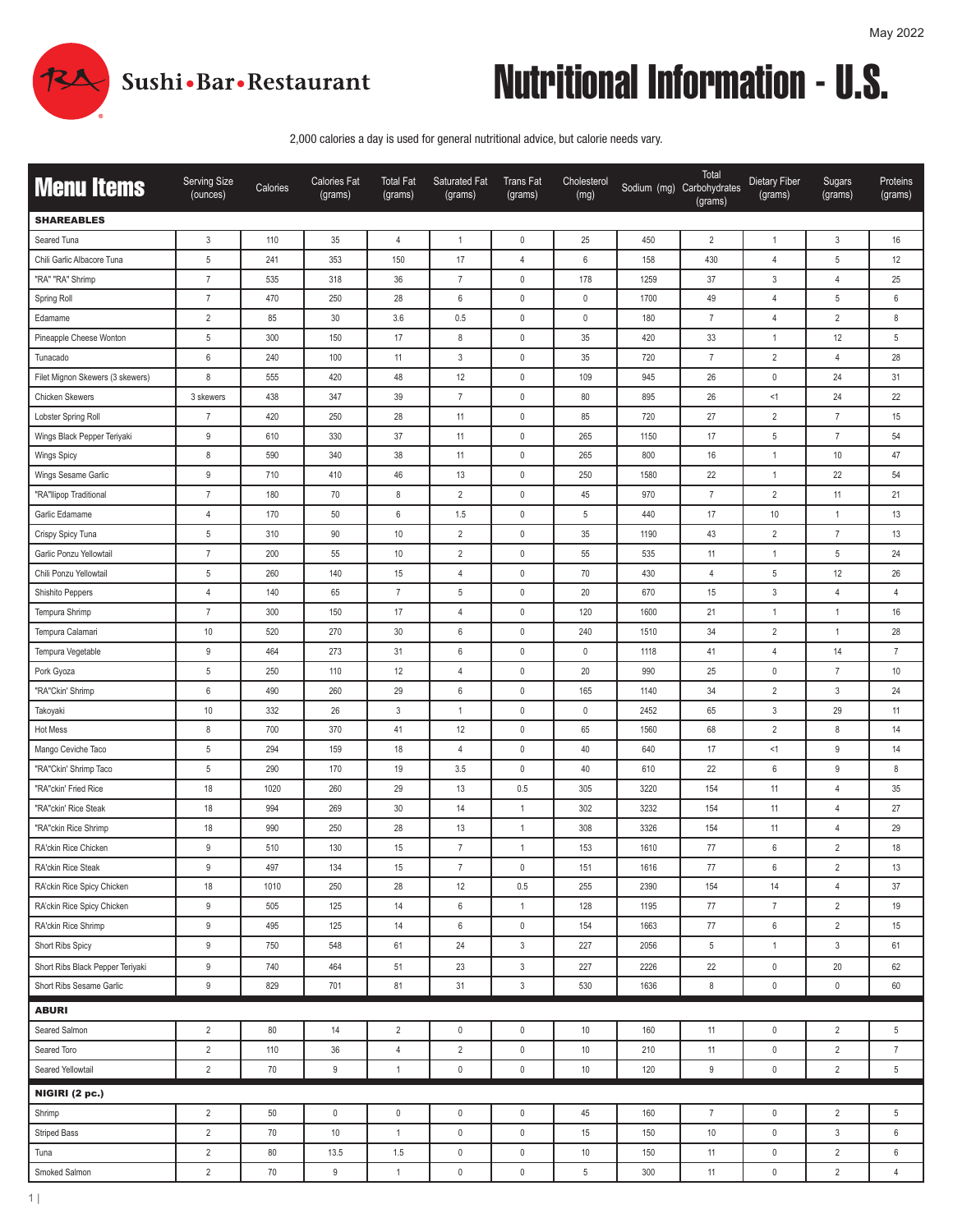| <b>Menu Items</b>      | Serving Size<br>(ounces) | Calories | <b>Calories Fat</b><br>(grams) | <b>Total Fat</b><br>(grams) | Saturated Fat<br>(grams) | <b>Trans Fat</b><br>(grams) | Cholesterol<br>(mg) |      | Total<br>Sodium (mg) Carbohydrates<br>(grams) | Dietary Fiber<br>(grams)  | Sugars<br>(grams) | Proteins<br>(grams) |
|------------------------|--------------------------|----------|--------------------------------|-----------------------------|--------------------------|-----------------------------|---------------------|------|-----------------------------------------------|---------------------------|-------------------|---------------------|
| Quail Egg              | $\mathbf 0$              | 15       | 9                              | $\mathbf{1}$                | 0                        | $\mathbf 0$                 | 5                   | 15   | 0                                             | $\mathbf 0$               | $\mathbf 0$       | $\mathbf{1}$        |
| Sweet Egg              | 3                        | 180      | 100                            | 11                          | $\mathfrak{Z}$           | $\mathbb O$                 | 240                 | 220  | 14                                            | $\mathbb O$               | $\overline{7}$    | $\overline{7}$      |
| Flying Fish            | $\overline{2}$           | 70       | $\mathbb O$                    | $\mathbf 0$                 | $\mathsf{O}\xspace$      | $\mathbb O$                 | $\sqrt{5}$          | 260  | 15                                            | $\mathbf{1}$              | $\overline{2}$    | $\overline{2}$      |
| Salmon Roe             | $\overline{2}$           | 100      | 18                             | $\overline{2}$              | $\mathsf{O}\xspace$      | $\mathbb O$                 | 20                  | 350  | 16                                            | $\mathbf{1}$              | $\overline{2}$    | $\overline{4}$      |
| Scallop                | 3                        | 80       | 0                              | $\pmb{0}$                   | 0                        | $\mathbb O$                 | 15                  | 230  | 13                                            | 0                         | $\overline{2}$    | 8                   |
| Octopus                | $\overline{2}$           | 60       | $\pmb{0}$                      | $\mathbb O$                 | $\mathsf{O}\xspace$      | $\mathbb O$                 | $\sqrt{5}$          | 180  | 11                                            | $\mathbb O$               | $\overline{2}$    | $\mathbf{3}$        |
| Yellowtail             | $\overline{2}$           | 70       | 9                              | $\mathbf{1}$                | 0                        | $\mathbb O$                 | 10                  | 120  | 9                                             | 0                         | $\overline{2}$    | 5                   |
| Albacore               | $\overline{1}$           | 108      | 35                             | $\overline{4}$              | $\mathsf{O}\xspace$      | $\mathbb O$                 | 15                  | 139  | $10$                                          | $\mathbb O$               | $\overline{2}$    | $\boldsymbol{7}$    |
| Salmon                 | $\overline{2}$           | 80       | 13.5                           | $1.5\,$                     | $\mathsf{O}\xspace$      | $\mathbb O$                 | 10                  | 160  | 11                                            | $\mathbb O$               | $\sqrt{2}$        | 5                   |
| Fresh Water Eel        | $\overline{2}$           | 125      | 45                             | 5                           | $\overline{c}$           | $\mathbb O$                 | 60                  | 350  | 14                                            | $\mathbf 0$               | $\sqrt{5}$        | 6                   |
| Sea Urchin             | $\overline{2}$           | 70       | 13.5                           | 1.5                         | $\mathsf{O}\xspace$      | $\mathbb O$                 | $50\,$              | 170  | 12                                            | $\mathbf{1}$              | $\overline{2}$    | $\mathbf{3}$        |
| <b>Tuna Belly</b>      | $\overline{2}$           | 110      | 36                             | 4                           | 1.5                      | $\mathbb O$                 | 10                  | 210  | 11                                            | $\mathbb O$               | $\sqrt{2}$        | $\boldsymbol{7}$    |
| Filet Mignon Nigiri    | $\overline{2}$           | 80       | $\pmb{0}$                      | $\mathbb O$                 | $\mathbf{1}$             | $\mathbb O$                 | 15                  | 230  | 14                                            | $\sqrt{5}$                | $\mathbf{1}$      | $\boldsymbol{7}$    |
|                        |                          |          |                                |                             |                          |                             |                     |      |                                               |                           |                   |                     |
| <b>SASHIMI</b>         |                          |          |                                |                             |                          |                             |                     |      |                                               |                           |                   |                     |
| <b>Striped Bass</b>    | 4                        | 120      | 35                             | $\overline{4}$              | $\mathbf{1}$             | $\mathbb O$                 | 50                  | 430  | $\mathbf{3}$                                  | 0                         | $\pmb{0}$         | 17                  |
| Scallops               | $\mathbf{3}$             | 80       | 5                              | $\mathbf{1}$                | 0                        | $\mathbf 0$                 | 30                  | 120  | 4                                             | 0                         | $\pmb{0}$         | 14                  |
| Albacore               | $\overline{4}$           | 220      | 120                            | 13                          | $\overline{4}$           | $\mathbb O$                 | 53                  | 20   | $\mathsf{0}$                                  | $\mathbf 0$               | $\mathbb O$       | 24                  |
| Salmon                 | 4                        | 130      | 54                             | 6                           | 1                        | $\mathbb O$                 | 55                  | 100  | 0                                             | 0                         | $\mathbb O$       | 20                  |
| Tuna                   | 4                        | 140      | 45                             | $\,$ 5 $\,$                 | $\mathbf{1}$             | $\mathbb O$                 | 40                  | 45   | $\mathsf{0}$                                  | $\mathbb O$               | $\pmb{0}$         | 23                  |
| Yellowtail             | 4                        | 140      | 45                             | $5\,$                       | $\overline{2}$           | $\mathbb O$                 | 55                  | 45   | $\mathsf{0}$                                  | $\mathbb O$               | $\mathbb O$       | 23                  |
| Octopus                | 4                        | 70       | 10                             | $\mathbf{1}$                | 0                        | $\mathbb O$                 | 150                 | 290  | $\overline{c}$                                | 0                         | $\pmb{0}$         | 14                  |
| <b>Tuna Belly</b>      | $\mathbf{3}$             | 140      | 45                             | 5                           | $\mathsf{O}\xspace$      | $\mathbb O$                 | 40                  | 45   | $\mathsf{0}$                                  | $\mathbb O$               | $\mathbb O$       | 23                  |
| <b>HAND ROLL</b>       |                          |          |                                |                             |                          |                             |                     |      |                                               |                           |                   |                     |
| Spicy Tuna             | $\sqrt{3}$               | 80       | 20                             | $\sqrt{2}$                  | $\mathsf{O}\xspace$      | $\mathbb O$                 | 20                  | 300  | 9                                             | $\overline{1}$            | $\overline{4}$    | $\boldsymbol{7}$    |
| Shrimp Tempura         | 4                        | 170      | 80                             | 9                           | $\overline{2}$           | $\mathbb O$                 | 25                  | 480  | 16                                            | $\sqrt{2}$                | $5\,$             | $\overline{7}$      |
| Spicy Salmon           | $\mathbf{3}$             | 120      | 55                             | 6                           | $\mathbf{1}$             | $\mathbf 0$                 | 15                  | 150  | 9                                             | $\overline{2}$            | $\overline{4}$    | $\overline{7}$      |
| California Hand Roll   | $\overline{4}$           | 170      | 18                             | $\overline{2}$              | $\mathsf{O}\xspace$      | $\mathbb O$                 | $\sqrt{5}$          | 370  | 29                                            | $\overline{2}$            | $\overline{4}$    | 9                   |
| Vegetarian             | $\overline{4}$           | 122      | 30                             | $\sqrt{3}$                  | 0                        | $\mathbb O$                 | 0                   | 215  | 21                                            | $\overline{2}$            | $\mathbf{1}$      | $\sqrt{3}$          |
| Philadelphia Hand Roll | $\mathbf{3}$             | 199      | 90                             | $10$                        | 4                        | $\mathbb O$                 | 30                  | 252  | $20\,$                                        | $\sqrt{2}$                | $\sqrt{5}$        | 8                   |
| Avocado                | $\overline{4}$           | 154      | 62                             | $\overline{7}$              | $\mathbf{1}$             | $\mathbb O$                 | $\mathsf{O}\xspace$ | 211  | 22                                            | $\mathbf{3}$              | $\mathbb O$       | $\mathbf{3}$        |
| Tuna Hand Roll         | $\overline{2}$           | 109      | 0                              | $\pmb{0}$                   | 0                        | $\mathbb O$                 | 5                   | 182  | 18                                            | 0                         | 10                | 10                  |
| Cucumber Hand Roll     | $\overline{2}$           | 110      | 9                              | $\mathbf{1}$                | $\mathsf{O}\xspace$      | $\mathbb O$                 | $\mathsf{0}$        | 130  | 23                                            | $\mathbf{1}$              | $10$              | $\overline{2}$      |
| Eel Cucumber           | $\overline{4}$           | 178      | 60                             | $\overline{7}$              | 1                        | $\mathbf{3}$                | 35                  | 325  | 22                                            | $\mathbf{1}$              | $\mathbf{1}$      | $\bf 8$             |
| Spicy Yellowtail       | 4                        | 139      | 35                             | 4                           | $\mathbf{1}$             | $\mathsf{0}$                | 8                   | 364  | 21                                            | $\overline{2}$            | $\mathbf{1}$      | 5                   |
| Spicy Shrimp           | $\overline{4}$           | 138      | 35                             | $\overline{2}$              | $\mathsf{O}\xspace$      | $\mathbb O$                 | 5                   | 409  | 22                                            | $\sqrt{2}$                | $\mathbf{1}$      | $5\phantom{.0}$     |
| <b>MAKI SUSHI</b>      |                          |          |                                |                             |                          |                             |                     |      |                                               |                           |                   |                     |
| California Roll        | $7\overline{ }$          | 410      | 180                            | 20                          | 3.5                      | $\mathbb O$                 | $20\,$              | 820  | $50\,$                                        | $5\phantom{.0}$           | 12                | 8                   |
| Vegetarian Roll        | 6                        | 240      | 20                             | $\overline{2}$              | $\mathsf{O}\xspace$      | $\mathbb O$                 | $\mathbb O$         | 530  | 49                                            | $\overline{4}$            | 13                | 5                   |
| Philadelphia Roll      | $\,6\,$                  | 300      | 117                            | 13                          | $\boldsymbol{7}$         | $\mathbb O$                 | 45                  | 940  | 32                                            | $\sqrt{3}$                | 12                | 15                  |
| Avocado Roll           | $\overline{7}$           | 370      | 180                            | 20                          | $\mathsf 3$              | $\mathbb O$                 | $\mathsf{O}\xspace$ | 420  | 42                                            | $\bf 8$                   | 11                | 5                   |
| Tuna Roll              | $\overline{5}$           | 200      | 9                              | $\mathbf{1}$                | $\mathsf{O}\xspace$      | $\mathsf{0}$                | 25                  | 550  | 32                                            | $\sqrt{3}$                | $\,6\,$           | 16                  |
| Cucumber Roll          | $\mathbf{3}$             | 155      | 6                              | $<1\,$                      | $\mathsf{O}\xspace$      | $\mathbb O$                 | $\mathbb O$         | 213  | 32                                            | $<1\,$                    | $\sqrt{2}$        | 5                   |
| Eel Cucumber Roll      | $6\,$                    | 280      | 60                             | $7\phantom{.}$              | $\overline{2}$           | $\mathsf 0$                 | 60                  | 880  | 46                                            | $\sqrt{3}$                | $\boldsymbol{9}$  | $10$                |
|                        | $\,6\,$                  | 310      | 80                             | 9                           |                          | $\mathbb O$                 | $35\,$              | 760  | 44                                            |                           | 13                | 14                  |
| Spicy Tuna Roll        |                          |          |                                |                             | 1.5                      |                             |                     |      |                                               | $\ensuremath{\mathsf{3}}$ |                   |                     |
| Spicy Yellowtail Roll  | $\overline{5}$           | 310      | 126                            | 14                          | $3.5\,$                  | $\mathbb O$                 | $30\,$              | 460  | 33                                            | $\mathbf{3}$              | 11                | 13                  |
| Spicy Salmon Roll      | 6                        | 300      | 80                             | 9                           | $\overline{2}$           | $\mathbb O$                 | 25                  | 690  | 41                                            | $\mathbf{3}$              | 11                | 14                  |
| Spicy Shrimp Roll      | 6                        | 250      | 70                             | 6                           | $\mathbf{1}$             | $\mathbb O$                 | 55                  | 730  | 41                                            | $\mathbf{3}$              | 12                | 13                  |
| Shrimp Tempura Roll    | $\overline{7}$           | 330      | 90                             | $10$                        | $\overline{2}$           | $\mathbb O$                 | 25                  | 890  | 52                                            | $\sqrt{5}$                | 12                | 9                   |
| Vegetable Tempura Roll | $\,6\,$                  | 320      | 100                            | 11                          | $\overline{2}$           | $\mathbb O$                 | $\mathsf{O}\xspace$ | 530  | 51                                            | $\,6\,$                   | $\overline{7}$    | $\overline{4}$      |
| Rainbow Roll           | $10$                     | 510      | 190                            | 21                          | 4                        | $\mathbb O$                 | 55                  | 920  | 58                                            | 6                         | 12                | 21                  |
| Dragon Roll            | 8                        | 390      | 170                            | 19                          | $\overline{4}$           | $\mathsf{0}$                | 65                  | 1190 | 58                                            | $\,6\,$                   | 15                | 13                  |
| Soft Shell Crab        | $7\overline{ }$          | 450      | 220                            | 24                          | 5                        | $\mathbb O$                 | 55                  | 1240 | 47                                            | $\mathbf{3}$              | 19                | 11                  |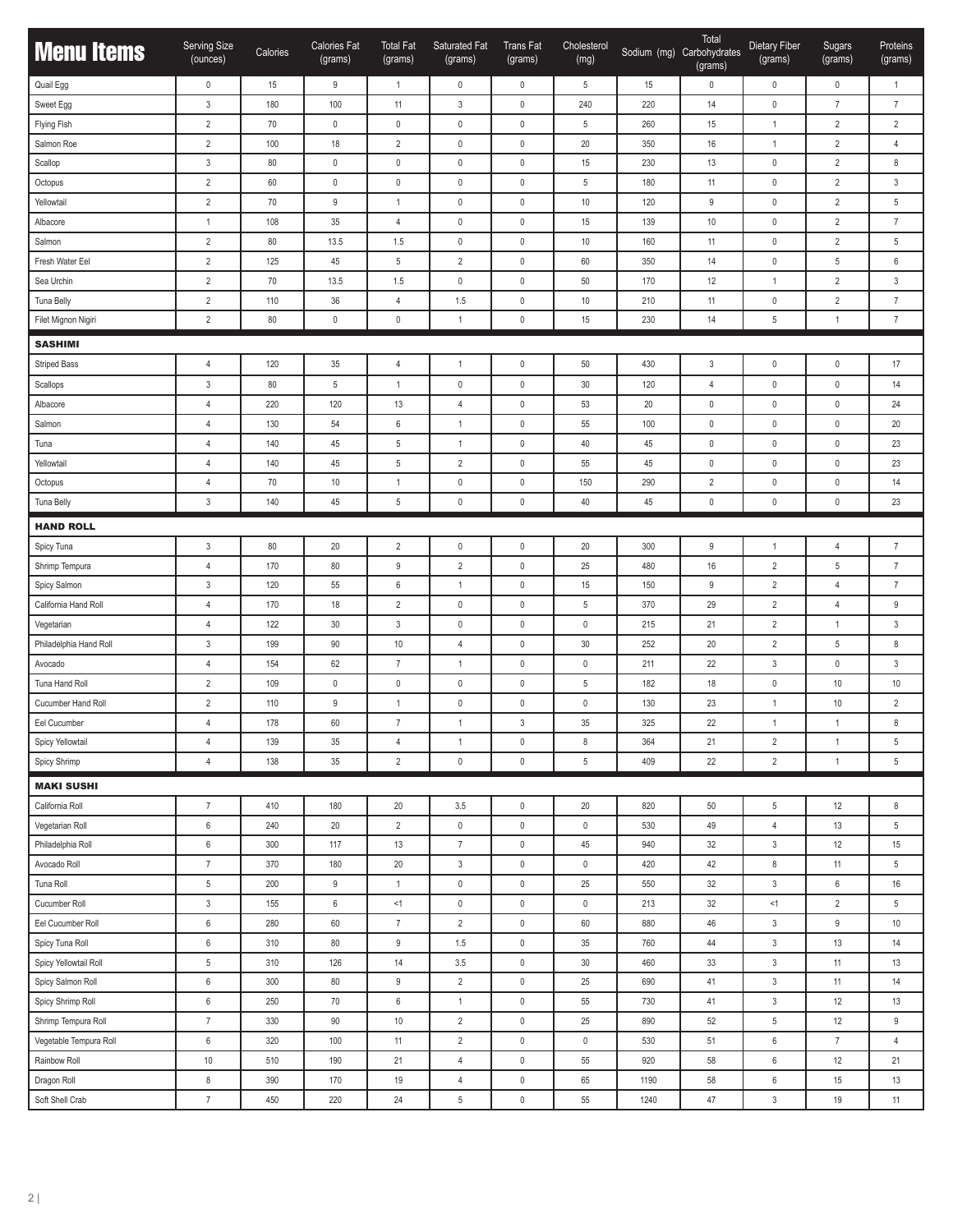| <b>Menu Items</b>                                    | Serving Size<br>(ounces) | Calories   | <b>Calories Fat</b><br>(grams) | <b>Total Fat</b><br>(grams) | Saturated Fat<br>(grams)         | <b>Trans Fat</b><br>(grams) | Cholesterol<br>(mg) |              | Total<br>Sodium (mg) Carbohydrates<br>(grams) | <b>Dietary Fiber</b><br>(grams) | Sugars<br>(grams) | Proteins<br>(grams) |
|------------------------------------------------------|--------------------------|------------|--------------------------------|-----------------------------|----------------------------------|-----------------------------|---------------------|--------------|-----------------------------------------------|---------------------------------|-------------------|---------------------|
| <b>SPECIALTY ROLL</b>                                |                          |            |                                |                             |                                  |                             |                     |              |                                               |                                 |                   |                     |
| Lobster Filet Mignon Roll                            | 10                       | 524        | 271                            | 30                          | 6                                | $\mathbf{1}$                | 114                 | 966          | 30                                            | 4                               | 5                 | 33                  |
| "RA"Wesome Roll                                      | 12                       | 627        | 320                            | 36                          | $\,8\,$                          | $\mathsf{0}$                | 55                  | 1874         | 70                                            | 4                               | $\overline{7}$    | 20                  |
| Viva Las Vegas Roll                                  | 8                        | 530        | 260                            | 29                          | $\,6\,$                          | $\mathbb O$                 | $35\,$              | 1240         | 55                                            | $\sqrt{5}$                      | 24                | 12                  |
| Lobster Shrimp Roll                                  | 8                        | 450        | 180                            | 20                          | $\overline{4}$                   | $\mathbf 0$                 | 70                  | 1290         | 44                                            | $5\,$                           | 30                | 23                  |
| Gojira Roll                                          | 8                        | 510        | 210                            | 23                          | $\overline{7}$                   | $\mathsf{0}$                | 65                  | 1140         | 59                                            | $\overline{4}$                  | 17                | $16\,$              |
| <b>Tootsy Maki</b>                                   | $\overline{7}$           | 420        | 170                            | 19                          | $\mathbf{3}$                     | $\mathbf 0$                 | 30                  | 1130         | 54                                            | 6                               | 15                | 9                   |
| Crunchy Calamari Roll                                | $7\phantom{.0}$          | 500        | 190                            | 21                          | $\overline{7}$                   | $\mathsf{0}$                | 65                  | 1200         | 66                                            | $\sqrt{5}$                      | 19                | 11                  |
| Green Kimono Roll                                    | 11                       | 582        | 197                            | 39                          | 9                                | $\mathbf 0$                 | 137                 | 1572         | 64                                            | $\overline{5}$                  | 13                | 29                  |
| Zonie Roll                                           | 8                        | 360        | 120                            | 13                          | $\mathbf{3}$                     | $\mathbf 0$                 | 20                  | 690          | 45                                            | 6                               | 12                | 16                  |
| Chili Shrimp Roll                                    | 12                       | 810        | 285                            | 32                          | $\,6\,$                          | $\mathbf 0$                 | 150                 | 2108         | 101                                           | $\mathfrak{Z}$                  | 27                | 20                  |
| "RA"Ckin' Roll                                       | 11                       | 710        | 380                            | 42                          | 9                                | 0                           | 120                 | 1370         | 63                                            | $\overline{7}$                  | 22                | 19                  |
| Ultimate Shrimp Tempura Roll                         | 9                        | 440        | 140                            | 15                          | $\mathbf{3}$                     | $\mathbb O$                 | 40                  | 1170         | 50                                            | $\,6\,$                         | 12                | 24                  |
| Crazy Monkey Roll                                    | 9                        | 400        | 120                            | 13                          | $\,$ 5 $\,$                      | $\mathbb O$                 | 34                  | 1090         | 59                                            | $\boldsymbol{7}$                | 21                | 11                  |
| Spicy Lobster Roll                                   | $7\phantom{.0}$          | 360        | 140                            | 15                          | $\mathbf{3}$                     | $\mathbf 0$                 | 30                  | 830          | 46                                            | $\sqrt{3}$                      | 14                | 8                   |
| Crunchy Shrimp Tempura Roll                          | $7\phantom{.0}$          | 370        | 130                            | 14                          | $\mathbf{3}$                     | $\mathsf{0}$                | 40                  | 1120         | 51                                            | $\sqrt{5}$                      | 18                | 9                   |
| Mango Lobster Roll                                   | 9                        | 430        | 170                            | 19                          | $\overline{4}$<br>$\overline{4}$ | $\mathbf 0$<br>$\mathbf 0$  | 30                  | 1130         | 57                                            | $5\,$                           | 33                | 9                   |
| Chili Ponzu Yellowtail Roll<br>Scallop Dynamite Roll | $10$<br>11               | 480<br>620 | 140<br>320                     | 15<br>36                    | $\,8\,$                          | $\mathbf 0$                 | 85<br>85            | 1020<br>1130 | 55<br>52                                      | 22<br>$\mathbf{3}$              | 59<br>21          | 30<br>22            |
| Smoky Salmon Roll                                    | 8                        | 460        | 190                            | 21                          | $\overline{4}$                   | $\mathbf 0$                 | 40                  | 1100         | 48                                            | 20                              | 15                | 10                  |
| Mango Shrimp Roll                                    | $\,8\,$                  | 434        | 171                            | 20                          | $\overline{4}$                   | $\mathsf{0}$                | 141                 | 1715         | 33                                            | $\overline{2}$                  | $10$              | 24                  |
| Surf & Turf Roll                                     | 11                       | 565        | 185                            | 18                          | 5                                | 0                           | 129                 | 1925         | 65                                            | $\mathbf{1}$                    | $\,6\,$           | 29                  |
| Hot Night Roll                                       | $10$                     | 576        | 168                            | 18                          | 5                                | $\mathsf{0}$                | 102                 | 1224         | 66                                            | 26                              | 71                | 36                  |
|                                                      |                          |            |                                |                             |                                  |                             |                     |              |                                               |                                 |                   |                     |
| <b>SUSHI BURRITOS</b><br>Sushi Burrito Smoked Salmon | $10$                     | 348        | 144                            | 16                          | $\,$ 5 $\,$                      | 0                           | 26                  | 2242         | 51                                            | $\mathbf{3}$                    | $\sqrt{5}$        | 15                  |
| Sushi Burrito Spicy Tuna                             | $10$                     | 379        | 150                            | 17                          | $\overline{2}$                   | $\mathbf 0$                 | $\mathsf{O}\xspace$ | 2209         | 62                                            | $\overline{4}$                  | 8                 | 11                  |
| Sushi Burrito Shrimp Tempura                         | 10                       | 420        | 170                            | 19                          | $\mathbf{3}$                     | 0                           | 15                  | 1996         | 62                                            | $\mathfrak{Z}$                  | $\,6\,$           | 15                  |
|                                                      |                          |            |                                |                             |                                  |                             |                     |              |                                               |                                 |                   |                     |
| <b>SALAD</b><br>Seaweed Salad                        | 4                        | 120        | 41                             | $\sqrt{5}$                  | $\mathsf 0$                      | $\mathbf 0$                 | $\mathbf 0$         | 1180         | 18                                            | $\overline{4}$                  | 8                 | $\overline{2}$      |
| Uchi No Salad                                        | 4                        | 110        | 70                             | $\,$ 8                      | $\overline{2}$                   | $\mathbf 0$                 | 0                   | 310          | $\overline{7}$                                | $\overline{2}$                  | $\mathbf{1}$      | $\overline{2}$      |
| Nutty Grilled Chicken Salad                          | $16\,$                   | 590        | 320                            | 35                          | $\,6\,$                          | $\mathbf 0$                 | 120                 | 830          | 31                                            | 13                              | 17                | 37                  |
| Nutty Grilled Salmon Salad                           | 16                       | 626        | 407                            | 45                          | $\,8\,$                          | 0                           | 90                  | 810          | 31                                            | 13                              | 17                | 25                  |
| Spicy Cucumber Salad                                 | 6                        | 50         | 15                             | 1.5                         | $\mathsf 0$                      | $\mathbb O$                 | $\mathbb O$         | 1600         | $\overline{7}$                                | $\mathfrak{Z}$                  | $\sqrt{5}$        | $\overline{2}$      |
| Tunacado Salad                                       | 13                       | 462        | 285                            | 33                          | $\,$ 5 $\,$                      | $\mathbf 0$                 | 51                  | 647          | 17                                            | $\,8\,$                         | $\sqrt{5}$        | 29                  |
| <b>SOUPS</b>                                         |                          |            |                                |                             |                                  |                             |                     |              |                                               |                                 |                   |                     |
| Miso Soup                                            | 6                        | 35         | 10                             | $\mathbf{1}$                | $\mathsf 0$                      | $\mathbb O$                 | $\mathbf 0$         | 710          | 3                                             | $\mathbf 0$                     | $\overline{1}$    | $\mathbf{3}$        |
| Potsticker Soup                                      | 19                       | 325        | 137                            | 15                          | $\overline{4}$                   | $\mathbf 0$                 | 20                  | 3120         | 34                                            | 0                               | $\boldsymbol{7}$  | 13                  |
| Spicy Shrimp Soup                                    | 22                       | 420        | 130                            | 14                          | $\mathbf{3}$                     | $\mathbb O$                 | 65                  | 4200         | 55                                            | $\overline{4}$                  | 16                | 18                  |
| <b>POKE BOWLS HEADER</b>                             |                          |            |                                |                             |                                  |                             |                     |              |                                               |                                 |                   |                     |
| Rice                                                 | $10$                     | 510        | $\mathbf 0$                    | $\mathbf 0$                 | 0                                | 0.0                         | $\mathbf 0$         | 9            | 122                                           | $\mathbf{1}$                    | $\mathbf 0$       | 10                  |
| <b>Mixed Greens</b>                                  | $\mathbf{3}$             | 20         |                                |                             |                                  |                             |                     | 31           | $\overline{4}$                                | $\overline{2}$                  | $\overline{2}$    | $\mathbf{1}$        |
| Miso Soup                                            | 6                        | 35         | 10                             | $\mathbf{1}$                | $\mathbb O$                      | $\mathsf{0}$                | $\mathsf{0}$        | 710          | $\mathfrak{Z}$                                | $\mathbb O$                     | $\mathbf{1}$      | $\mathbf{3}$        |
| <b>POKE BOWLS</b>                                    |                          |            |                                |                             |                                  |                             |                     |              |                                               |                                 |                   |                     |
| Ahi Tuna Poke                                        | $10$                     | 311        | 88                             | 11                          | $\mathbf{1}$                     | 0.0                         | 40                  | 1252         | 22                                            | $\overline{7}$                  | 12                | 30                  |
| Salmon Poke                                          | $10$                     | 377        | 186                            | 21                          | $\overline{4}$                   | 0.0                         | $47\,$              | 1256         | 22                                            | $\overline{7}$                  | 12                | 22                  |
| Bara Chirashi Poke                                   | $10$                     | 352        | 121                            | 14                          | $\overline{2}$                   | 0.0                         | 49                  | 1261         | 22                                            | $\overline{7}$                  | 12                | 31                  |
| <b>ENTRÉES HEADER</b>                                |                          |            |                                |                             |                                  |                             |                     |              |                                               |                                 |                   |                     |
| Miso Soup                                            | $\,6\,$                  | 35         | 10                             | $\mathbf{1}$                | $\mathbb O$                      | $\mathbb O$                 | $\mathsf{0}$        | 710          | $\mathfrak{Z}$                                | $\pmb{0}$                       | $\overline{1}$    | $\mathbf{3}$        |
| Uchi No Salad                                        | $\mathbf{3}$             | 55         | 35                             | $\overline{4}$              | $\mathbf{1}$                     | $\mathbb O$                 | $\mathbb O$         | 310          | $\mathbf{3}$                                  | $\overline{2}$                  | $\overline{1}$    | $\overline{2}$      |
|                                                      |                          |            |                                |                             |                                  |                             |                     |              |                                               |                                 |                   |                     |
| <b>ENTRÉES</b>                                       |                          |            |                                |                             |                                  |                             |                     |              |                                               |                                 |                   |                     |
| Chicken Katsu                                        | 17                       | 910        | 430                            | 48                          | $10$                             | $\mathbb O$                 | 190                 | 2860         | 56                                            | 13                              | 37                | 64                  |
| Chicken Yakisoba                                     | 16                       | 640        | 130                            | 14                          | $\overline{2}$                   | $\mathbb O$                 | 75                  | 1540         | 94                                            | 9                               | 11                | 34                  |
| Steak Yakisoba<br>Shrimp Yakisoba                    | 16<br>16                 | 623        | 119<br>94                      | 13<br>11                    | $\overline{2}$<br>$\mathbf{1}$   | $\mathbb O$<br>$\mathbf 0$  | $77\,$              | 1702<br>1702 | 100<br>94                                     | 9<br>$\boldsymbol{9}$           | 11<br>11          | 26<br>30            |
| <b>Black Pepper NY Steak</b>                         | 10                       | 602<br>485 | 240                            | 27                          | 12                               | $\mathbf{1}$                | 85<br>145           | 1689         | 13                                            | $\mathbf{1}$                    | $\mathbf{3}$      | 48                  |
|                                                      |                          |            |                                |                             |                                  |                             |                     |              |                                               |                                 |                   |                     |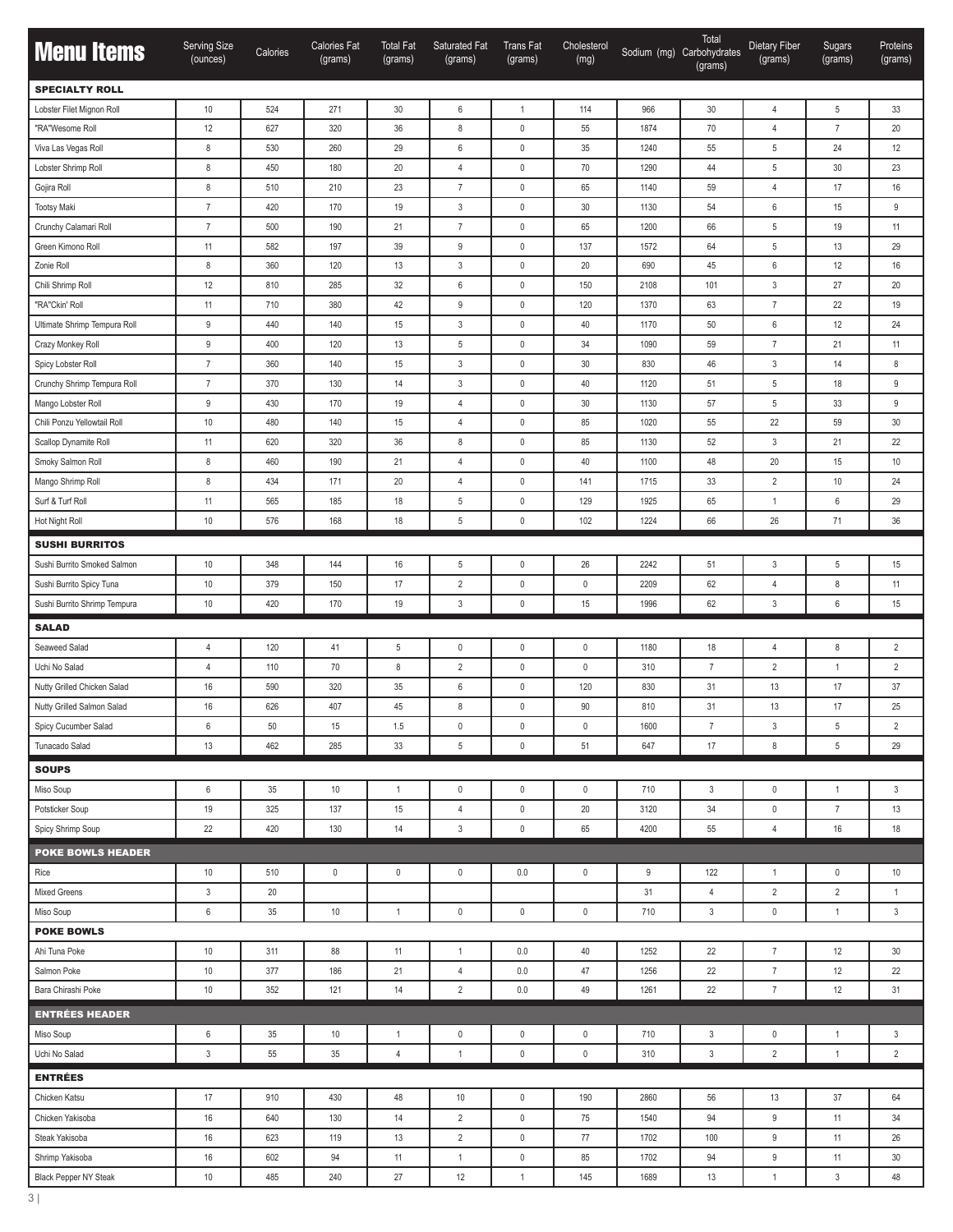| <b>Menu Items</b>                                      | Serving Size<br>(ounces)         | Calories     | Calories Fat<br>(grams) | <b>Total Fat</b><br>(grams) | Saturated Fat<br>(grams) | <b>Trans Fat</b><br>(grams) | Cholesterol<br>(mg) |                | Total<br>Sodium (mg) Carbohydrates<br>(grams) | Dietary Fiber<br>(grams)   | Sugars<br>(grams)   | Proteins<br>(grams) |
|--------------------------------------------------------|----------------------------------|--------------|-------------------------|-----------------------------|--------------------------|-----------------------------|---------------------|----------------|-----------------------------------------------|----------------------------|---------------------|---------------------|
| Spicy Chicken Teriyaki Udon                            | 15                               | 660          | 140                     | 15                          | 3                        | $\mathbf 0$                 | 80                  | 1910           | 92                                            | 8                          | 28                  | 38                  |
| Spicy Steak Teriyaki Udon                              | 14                               | 581          | 121                     | 13                          | $\mathbf{3}$             | $\mathbf{1}$                | 84                  | 1928           | 92                                            | 8                          | 27                  | 22                  |
| Spicy Shrimp Teriyaki Udon                             | 12                               | 521          | $75\,$                  | $\,8\,$                     | $\mathsf{O}\xspace$      | $\mathbb O$                 | 55                  | 2004           | 91                                            | 8                          | 28                  | 18                  |
| Teriyaki Chicken                                       | 17                               | 550          | 30                      | 3                           | $\mathbf{1}$             | $\mathbb O$                 | 190                 | 660            | 73                                            | $\overline{7}$             | $\mathbb O$         | 57                  |
| Teriyaki Beef                                          | 17                               | 610          | 80                      | 9                           | 4                        | $\mathbb O$                 | 125                 | 470            | 78                                            | 13                         | $\overline{2}$      | 54                  |
| Teriyaki Salmon                                        | $16\,$                           | 710          | 240                     | 26                          | 5                        | $\mathbb O$                 | 175                 | 570            | 73                                            | 11                         | $\mathsf{O}\xspace$ | 45                  |
| <b>SUSHI ENTRÉES HEADER</b>                            |                                  |              |                         |                             |                          |                             |                     |                |                                               |                            |                     |                     |
| Miso Soup                                              | 6                                | 35           | $10$                    | $\mathbf{1}$                | $\mathsf{O}\xspace$      | $\mathbb O$                 | $\mathbb O$         | 710            | 3                                             | $\mathsf{0}$               | $\mathbf{1}$        | $\mathbf{3}$        |
| Uchi No Salad                                          | 3                                | 55           | 35                      | 4                           | $\mathbf{1}$             | $\mathbb O$                 | $\mathbf 0$         | 310            | $\mathfrak{Z}$                                | $\overline{2}$             | $\mathbf{1}$        | $\overline{2}$      |
| <b>SUSHI ENTRÉES</b>                                   |                                  |              |                         |                             |                          |                             |                     |                |                                               |                            |                     |                     |
| Sushi & Sashimi Combination                            |                                  |              |                         |                             |                          |                             |                     |                |                                               |                            |                     |                     |
| California roll (4 pieces)                             | $\mathbf{3}$                     | 205          | 90                      | $10$                        | $\overline{2}$           | $\mathbb O$                 | 10                  | 410            | 25                                            | $\overline{2}$             | $\,6\,$             | 4                   |
| Tuna Nigiri (1 piece)                                  | $\mathbf{1}$                     | 40           | $\boldsymbol{7}$        | $\mathbf{1}$                | $\mathsf{O}\xspace$      | $\mathbb O$                 | $\,$ 5 $\,$         | 75             | 6                                             | $\mathsf{0}$               | $\mathbf{1}$        | $\mathbf{3}$        |
| Yellowtail Nigiri (1 piece)                            | $\mathbf{1}$                     | 35           | $\,$ 5 $\,$             | $\mathbf{1}$                | $\mathsf{O}\xspace$      | $\mathbb O$                 | $\,$ 5 $\,$         | 60             | 5                                             | $\mathbb O$                | $\mathbf{1}$        | $\mathbf{3}$        |
| Salmon Nigiri (1 piece)                                | $\mathbf{1}$                     | 40           | $\boldsymbol{7}$        | $\mathbf{1}$                | 0                        | $\mathbb O$                 | 5                   | 80             | 6                                             | $\mathbf 0$                | $\mathbf{1}$        | $\mathbf{3}$        |
| Shrimp Nigiri (1 piece)                                | $\mathbf{1}$                     | 25           | $\mathbb O$             | $\mathbf 0$                 | $\mathsf{O}\xspace$      | $\mathbb O$                 | 23                  | 80             | $\overline{4}$                                | $\mathsf{0}$               | $\mathbf{1}$        | $\mathbf{3}$        |
| Tuna Sashimi (2 pieces/1 oz)                           | $\mathbf{1}$                     | 35           | 11                      | $\mathbf{1}$                | 0                        | $\mathbb O$                 | 10                  | 11             | 0                                             | $\mathbf 0$                | $\mathbf 0$         | 6                   |
| Yellowtail Sashimi (2 pieces/1 oz)                     | $\mathbf{1}$                     | 35           | 11                      | $\mathbf{1}$                | $\mathsf{O}\xspace$      | $\mathbb O$                 | 14                  | 11             | 0                                             | $\mathbf 0$                | $\mathbb O$         | 6                   |
| Salmon Sashimi (2 pieces/1 oz)                         | $\mathbf{1}$                     | 33           | 14                      | $\overline{2}$              | $\mathsf{O}\xspace$      | $\mathbb O$                 | 14                  | 25             | 0                                             | $\mathbf 0$                | $\mathbb O$         | $5\,$               |
| Sashimi Assortment                                     |                                  |              |                         |                             |                          |                             |                     |                |                                               |                            |                     |                     |
| Tuna Sashimi (4 pieces/2 oz)                           | $\overline{2}$                   | $70\,$       | 23                      | 3                           | $\mathbf{1}$             | $\mathbb O$                 | 20                  | 23             | 0                                             | $\mathbf 0$                | $\mathsf{O}\xspace$ | 12                  |
| Salmon Sashimi (4 pieces/2 oz)                         | $\overline{2}$                   | 65           | 27                      | $\sqrt{3}$                  | 1                        | $\mathbb O$                 | 28                  | 50             | 0                                             | $\mathbf 0$                | $\mathbf 0$         | 10                  |
| Yellowtail Sashimi (4 pieces/2 oz)                     | $\overline{2}$                   | 70           | 23                      | $\mathfrak{Z}$              | $\mathbf{1}$             | $\mathbb O$                 | 28                  | 23             | 0                                             | $\mathsf{0}$               | $\mathbb O$         | 12                  |
| Whitefish Sashimi (4 pieces/1.5 oz)                    | $\overline{2}$                   | 60           | 18                      | $\overline{2}$              | $\mathbf{1}$             | $\mathbb O$                 | 25                  | 215            | $\overline{2}$                                | $\mathsf{0}$               | $\mathbb O$         | 9                   |
| Rice                                                   | $\overline{5}$                   | 253          | $\mathbb O$             | $\mathsf{0}$                | $\mathsf{O}\xspace$      | $\mathbb O$                 | $\mathbb O$         | $\overline{4}$ | 61                                            | $\mathbf 0$                | $\mathbf 0$         | 5                   |
| Miso Soup                                              | 6                                | 35           | $10$                    | $\mathbf{1}$                | $\mathsf{O}\xspace$      | $\mathbb O$                 | $\mathbb O$         | 710            | 3                                             | $\mathsf{0}$               | $\mathbf{1}$        | $\mathbf{3}$        |
| Nigiri Assortment                                      | 9                                | 410          | 88                      | 10                          | 1.5                      | $\mathbb O$                 | 180                 | 800            | 52                                            | $\mathsf{0}$               | 14                  | 27                  |
| Tuna (2 pieces)                                        | $\overline{2}$                   | 80           | 14                      | $\overline{2}$              | $\mathsf{O}\xspace$      | $\mathbb O$                 | 10                  | 150            | 11                                            | $\mathbf 0$                | $\overline{2}$      | 6                   |
| Yellowtail (2 pieces)                                  | $\overline{2}$                   | $70\,$       | 9                       | $\mathbf{1}$                | $\mathsf{O}\xspace$      | $\mathbb O$                 | 10                  | 120            | 9                                             | $\mathbb O$                | $\overline{2}$      | 5                   |
| Salmon (2 pieces)                                      | $\overline{2}$                   | 80           | 14                      | $\overline{2}$              | 0                        | $\mathbb O$                 | 10                  | 160            | 11                                            | $\mathbf 0$                | $\sqrt{2}$          | 5                   |
| Whitefish (1 piece)                                    | $\mathbf{1}$                     | 35           | $\overline{2}$          | $\mathsf{0}$                | $\mathsf{O}\xspace$      | $\mathbb O$                 | $\,$ 5 $\,$         | 90             | 5                                             | $\mathsf{0}$               | $\mathbf{1}$        | $\mathbf{3}$        |
| Shrimp (1 piece)                                       | $\overline{1}$                   | 25           | 50                      | $\mathbb O$                 | $\mathsf{O}\xspace$      | $\mathbb O$                 | 23                  | 80             | 4                                             | $\mathsf{0}$               | $\mathbf{1}$        | $\mathbf{3}$        |
| Octopus (1 piece)                                      | $\mathbf{1}$                     | 30           | 60                      | $\mathsf{0}$                | $\mathsf{O}\xspace$      | $\mathbb O$                 | $\mathfrak{Z}$      | 90             | 6                                             | $\mathbf 0$                | $\mathbf{1}$        | $\overline{2}$      |
| Tamago (1 piece)                                       | $\mathbf{1}$                     | $90\,$       | $50\,$                  | 6                           | $\overline{c}$           | $\mathbb O$                 | 120                 | 110            | $\overline{7}$                                | $\mathsf{0}$               | $\mathsf 3$         | $\overline{4}$      |
| Chi Ra Shi                                             | 16                               | 851.4        | 112.7                   | 12.3                        | 2.9                      | 0.0                         | 327                 | 603            | 137                                           | $\mathbf{1}$               | 5                   | 54                  |
| P-Sushi Rice                                           | 10                               | 510.0        | 0.0                     | 0.0                         | 0.0                      | 0.0                         | $\mathbb O$         | 9              | 122                                           | $\mathbf{1}$               | $\mathbb O$         | 10                  |
| P-Tuna Sashimi (2pc)                                   | $\mathbf{1}$                     | 40.0         | 12.9                    | 1.4                         | 0.3                      | 0.0                         | 11                  | 13             | $\mathbf 0$                                   | $\mathsf 0$                | $\mathbb O$         | $\overline{7}$      |
| P-Yellowtaill (2pc)                                    | $\mathbf{1}$                     | 40.0         | 12.9                    | 1.4                         | 0.4                      | 0.0                         | 16                  | 13             | 0                                             | $\mathbf 0$                | $\mathbf 0$         | $\overline{7}$      |
| P-Salmon (2pc)                                         | $\mathbf{1}$                     | 37.1         | 15.4                    | 1.7                         | 0.3                      | 0.0                         | 16                  | 29             | 0                                             | $\mathbb O$                | $\mathsf{O}\xspace$ | 6                   |
| P-Whitefish Trimmed                                    | $\mathbf{1}$                     | 25.7         | 1.3                     | 0.1                         | 0.0                      | 0.0                         | 11                  | 140            | $\mathbf{1}$                                  | $\mathsf{0}$               | $\mathsf{O}\xspace$ | 5                   |
| P-Octopus Trimmed                                      | $\mathbf{1}$                     | 16.0         | 2.3                     | 0.2                         | 0.0                      | 0.0                         | 34                  | 66             | 0                                             | $\mathbf 0$                | $\mathbf 0$         | $\mathbf{3}$        |
| Shrimp Sushi                                           | 1pc                              | 18.5         | 0.8                     | 0.1                         | 0.0                      | 0.0                         | $\overline{7}$      | 8              | 0                                             | $\mathbb O$                | $\mathsf{0}$        | $\overline{4}$      |
| Crab Stick                                             | 1pc                              | 27.0         | 1.2                     | <1                          | $<1\,$                   | 0.0                         | 6                   | 150            | $\overline{4}$                                | <1                         | $\overline{2}$      | $\overline{2}$      |
| Sweet Egg Nigiri                                       | $\mathbf{1}$                     | 90.0         | 50.0                    | $5.5\,$                     | 1.5                      | 0.0                         | 120                 | 110            | $7\overline{ }$                               | $\mathbb O$                | $\mathfrak{Z}$      | $\overline{4}$      |
| Tobiko Orange                                          | $\mathsf 0$                      | 41.0         | 16.0                    | 1.8                         | 0.4                      | 0.0                         | 106                 | 26             | 0                                             | $\mathsf 0$                | $\mathbb O$         | 6                   |
| How We Roll Platter                                    | 29                               | 1319.1       | 408.6                   | 45.8                        | 7.4                      | 0.0                         | 215.7               | 2458           | 139                                           | 12                         | 36                  | 88                  |
| Tuna Sashimi 4 slices                                  | $\overline{2}$                   | 80.0         | 25.7                    | 2.9                         | 0.6                      | 0.0                         | 22.9                | 26             | $\mathbf 0$                                   | $\mathsf 0$                | $\mathsf{0}$        | 13                  |
|                                                        |                                  |              |                         |                             |                          |                             |                     |                | 0                                             |                            | $\mathbf 0$         |                     |
| Yellowtail Sashimi 4 slices<br>Salmon Sashimi 4 slices | $\overline{2}$<br>$\overline{2}$ | 80.0<br>74.3 | 25.7<br>30.9            | 2.9<br>3.4                  | 0.9<br>0.6               | 0.0<br>0.0                  | 31.4<br>31.4        | 26<br>57       | 0                                             | $\mathbb O$<br>$\mathbb O$ | $\mathsf{O}\xspace$ | 13<br>11            |
|                                                        | $\overline{2}$                   |              | 13.5                    | 1.5                         |                          | 0.0                         | 10.0                | 150            | 11                                            | $\mathsf{0}$               | $\overline{2}$      | 6                   |
| Tuna Nigiri 2pcs<br>Yellowtail Nigiri 2pcs             | $\overline{2}$                   | 80.0<br>70.0 | 9.0                     | 1.0                         | 0.0<br>0.0               | 0.0                         | 10.0                | 120            | 9                                             | $\mathbb O$                | $\overline{2}$      | $\overline{5}$      |
|                                                        | $\overline{2}$                   |              |                         |                             |                          |                             |                     |                |                                               |                            | $\overline{2}$      |                     |
| Salmon Nigiri 2pcs                                     |                                  | 80.0         | 13.5                    | 1.5                         | 0.0                      | 0.0                         | 10.0                | 160            | 11                                            | $\mathbb O$                |                     | $\overline{5}$      |
| Shrimp Niriri 2pcs                                     | $\overline{2}$                   | 50.0         | 0.0                     | 0.0                         | 0.0                      | 0.0                         | 45.0                | 160            | $7\overline{ }$                               | $\mathbb O$                | $\overline{2}$      | $\overline{5}$      |
| California Roll                                        | $\overline{7}$                   | 410.0        | 180.0                   | 20.0                        | 3.5                      | 0.0                         | 20.0                | 820            | 50                                            | $\,$ 5 $\,$                | 12                  | 8                   |
| Spicy Tuna Roll                                        | 6                                | 310.0        | 80.0                    | 9.0                         | 1.5                      | 0.0                         | 35.0                | 760            | 44                                            | $\mathbf{3}$               | 13                  | 14                  |
| Edamame                                                | $\overline{2}$                   | 84.8         | 30.3                    | 3.6                         | 0.4                      | 0.0                         | 0.0                 | 180            | $\overline{7}$                                | $\overline{4}$             | $\overline{2}$      | $\bf 8$             |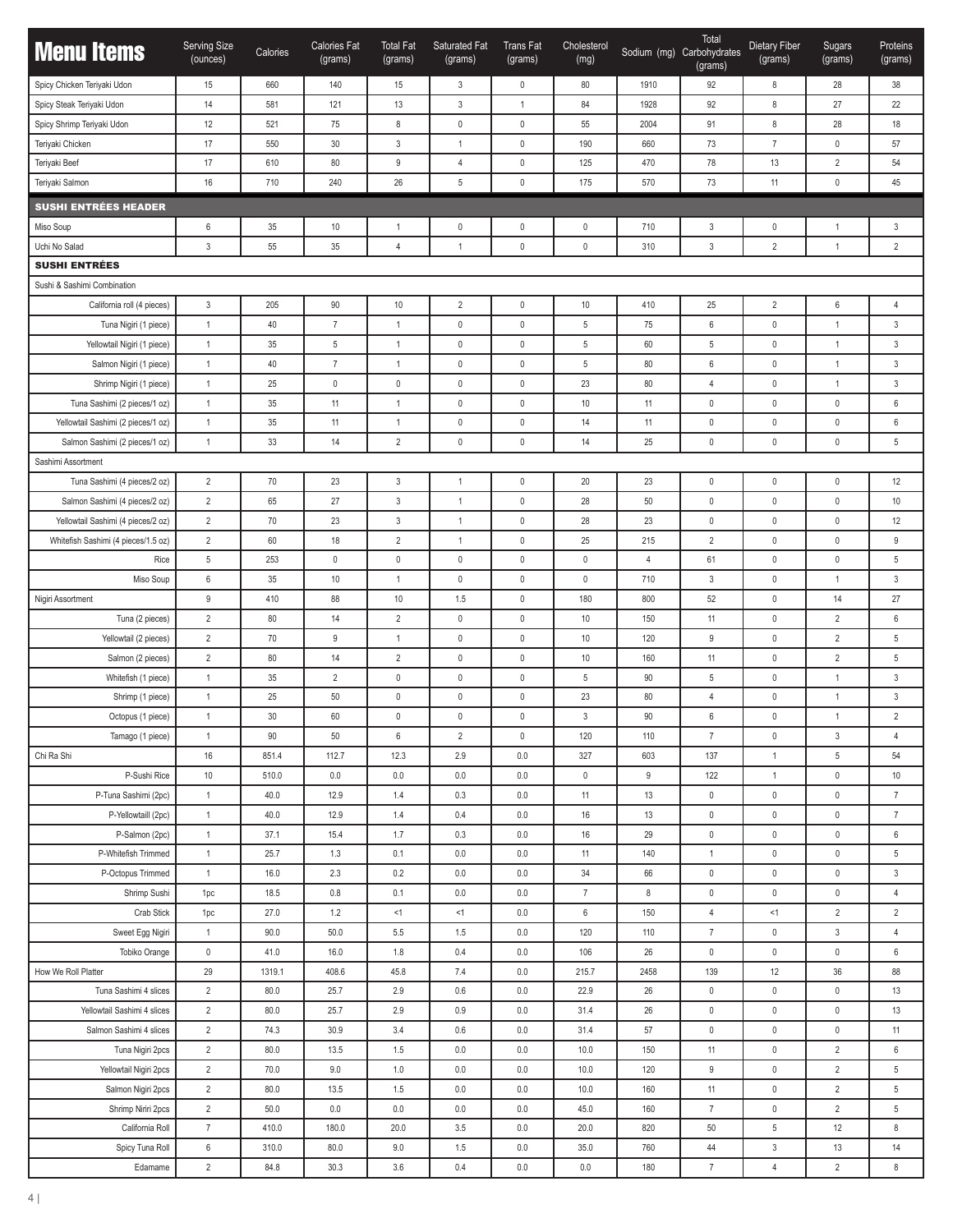| <b>Menu Items</b>                                   | Serving Size<br>(ounces) | Calories | <b>Calories Fat</b><br>(grams) | <b>Total Fat</b><br>(grams) | Saturated Fat<br>(grams) | <b>Trans Fat</b><br>(grams) | Cholesterol<br>(mg) |                | Total<br>Sodium (mg) Carbohydrates<br>(grams) | <b>Dietary Fiber</b><br>(grams) | Sugars<br>(grams) | Proteins<br>(grams) |
|-----------------------------------------------------|--------------------------|----------|--------------------------------|-----------------------------|--------------------------|-----------------------------|---------------------|----------------|-----------------------------------------------|---------------------------------|-------------------|---------------------|
| You Had Me At Sushi Platter                         | 57                       | 3030.0   | 1137.0                         | 126.0                       | 27.5                     | 0.0                         | 355.0               | 6610           | 356                                           | 33                              | 102               | 117                 |
| Rainbow Roll (2)                                    | 19                       | 1020.0   | 380.0                          | 42.0                        | 7.0                      | 0.0                         | 110.0               | 1840           | 116                                           | 11                              | 25                | 42                  |
| Spicy Tuna Roll (1)                                 | 6                        | 310.0    | 80.0                           | 9.0                         | 1.5                      | 0.0                         | 35.0                | 760            | 44                                            | 3                               | 13                | 14                  |
| Philadephia Roll (1)                                | $\,6\,$                  | 300.0    | 117.0                          | 13.0                        | 7.0                      | 0.0                         | 45.0                | 940            | 32                                            | $\mathbf{3}$                    | 12                | 15                  |
| California Roll (1)                                 | $\overline{7}$           | 410.0    | 180.0                          | 20.0                        | 3.5                      | 0.0                         | 20.0                | 820            | 50                                            | 5                               | 12                | 8                   |
| Viva Las Vegas Roll (1)                             | $\bf 8$                  | 530.0    | 260.0                          | 29.0                        | 6.0                      | 0.0                         | 35.0                | 1240           | 55                                            | $\sqrt{5}$                      | 24                | 12                  |
| Shrimp Nigiri (4pcs)                                | $\sqrt{3}$               | 100.0    | 0.0                            | 0.0                         | 0.0                      | 0.0                         | 90.0                | 320            | 14                                            | $\mathbb O$                     | 5                 | 10                  |
| Zoni Roll (1)                                       | 8                        | 360.0    | 120.0                          | 13.0                        | 2.5                      | 0.0                         | 20.0                | 690            | 45                                            | $\,6\,$                         | 12                | 16                  |
| <b>HIBACHI ENTRÉES HEADER</b>                       |                          |          |                                |                             |                          |                             |                     |                |                                               |                                 |                   |                     |
| Seasoned Grilled Vegetables                         | $\,8\,$                  | 80       | $5\phantom{.0}$                | $\mathbf{1}$                | $\mathbb O$              | $\mathbb O$                 | $\mathbb O$         | 1100           | 14                                            | $\overline{1}$                  | $\pmb{0}$         | 5                   |
| Ginger Sauce                                        | $\mathbf{1}$             | 10       | $\mathbb O$                    | $\mathbf 0$                 | $\mathbf 0$              | $\mathbb O$                 | $\mathbb O$         | 750            | $\mathbb O$                                   | $\mathbb O$                     | $\pmb{0}$         | $\overline{2}$      |
| Mustard Sauce                                       | $\mathbf{1}$             | 110      | 90                             | 10                          | $\overline{2}$           | $\mathbb O$                 | $\mathbb O$         | 530            | $\overline{4}$                                | $\mathbb O$                     | $\pmb{0}$         | $\overline{2}$      |
| <b>HIBACHI ENTRÉES</b>                              |                          |          |                                |                             |                          |                             |                     |                |                                               |                                 |                   |                     |
| Hibachi Filet Mignon and Shrimp                     | 23                       | 1000     | 390                            | 43                          | 14                       | $\mathbf{1}$                | 360                 | 2540           | 91                                            | 20                              | $\delta$          | 63                  |
| Hibachi Chicken and Shrimp                          | 22                       | 910      | 290                            | 32                          | $5\,$                    | $\mathbb O$                 | 370                 | 2640           | 89                                            | 15                              | $\sqrt{5}$        | 65                  |
| Hibachi Filet Mignon & Chicken                      | 25                       | 1220     | 475                            | 54                          | 17                       | $\mathbf{1}$                | 364                 | 2930           | 96                                            | 8                               | 10                | 89                  |
| Hibachi Calamari, Scallops & Colossal               | 28                       | 1115     | 450                            | 51                          | 11                       | $\mathbf{1}$                | 384                 | 2815           | 108                                           | 9                               | $\overline{7}$    | 61                  |
| Shrimp<br>Filet Mignon                              | 21                       | 920      | 330                            | 36                          | 13                       | $\overline{1}$              | 238                 | 2915           | 88                                            | $\,8\,$                         | $6\,$             | 58                  |
| NY Steak & Chicken                                  | 25                       | 1040     | 370                            | 41                          | 15                       | $\overline{2}$              | 368                 | 2995           | 88                                            | 9                               | 11                | 75                  |
| Colossal Shrimp                                     | 23                       | 860      | 280                            | 31                          | 10                       | $\overline{1}$              | 433                 | 2754           | 87                                            | 8                               | $6\,$             | 55                  |
| Lobster, Scallops & Shrimp                          | 26                       | 920      | 295                            | 32                          | 10                       | $\mathbf{1}$                | 428                 | 2950           | 89                                            | 8                               | $\overline{7}$    | 64                  |
| Filet Mignon, Chicken & Shrimp                      | 26                       | 1080     | 380                            | 42                          | 15                       | $\mathbf{1}$                | 398                 | 2580           | 88                                            | 9                               | 9                 | 87                  |
| NY Steak & Lobster                                  | 25                       | 980      | 345                            | 38                          | 14                       | $\overline{2}$              | 403                 | 2780           | 88                                            | 9                               | $\delta$          | 66                  |
| NY Steak & Colossal Shrimp                          | 26                       | 1020     | 360                            | 40                          | 14                       | $\overline{2}$              | 473                 | 2890           | 88                                            | 9                               | $\overline{7}$    | 73                  |
|                                                     | 24                       | 990      | 345                            | 38                          | 14                       | $\mathbf{1}$                | 328                 | 2990           | 88                                            | 9                               | 9                 | 70                  |
| Filet Mignon & Lobster<br>Filet Mignon and Scallops | 24                       | 990      | 350                            | 38                          | 14                       | $\mathbf{1}$                | 263                 | 2995           | 90                                            | 9                               | $\,$ 8            | 69                  |
|                                                     |                          |          |                                |                             |                          |                             |                     |                |                                               |                                 |                   |                     |
| <b>DESSERT</b>                                      |                          |          |                                |                             |                          |                             |                     |                |                                               |                                 |                   |                     |
| Cinnamon Tempura Gelato                             | 14                       | 1120     | 513                            | 57                          | 21                       | $\mathbb O$                 | 215                 | 630            | 135                                           | $\overline{2}$                  | 132               | 16                  |
| Coconut Crème Brulee                                | $\overline{4}$           | 420      | 243                            | 27                          | 17                       | $\mathbf{1}$                | 110                 | 30             | 40                                            | $\mathbb O$                     | 55                | 4                   |
| Sweet Mochi Trio                                    | $\overline{4}$           | 300      | 60                             | 6                           | $\,6\,$                  | $\mathbb O$                 | $\mathbb O$         | 30             | 60                                            | $\mathbb O$                     | 42                | $\mathbf{3}$        |
| Espresso Martini                                    | $9\,$                    | 160      | $\mathbb O$                    | $\mathbf 0$                 | $\pmb{0}$                | 0                           | 0                   | $\pmb{0}$      | 8                                             | $\mathbf 0$                     | $\,$ 8            | 0                   |
| <b>LUNCH</b>                                        |                          |          |                                |                             |                          |                             |                     |                |                                               |                                 |                   |                     |
| <b>Bowls</b>                                        |                          |          |                                |                             |                          |                             |                     |                |                                               |                                 |                   |                     |
| Salmon Teriyaki Bowl                                | 18                       | 730      | 90                             | 11                          | $\overline{2}$           | $\mathbf 0$                 | 50                  | 420            | 125                                           | $\overline{7}$                  | $\overline{1}$    | 35                  |
| Chicken Teriyaki Bowl                               | 18                       | 690      | 25                             | $\mathbf{3}$                | $\mathbf{1}$             | $\mathsf{0}$                | 50                  | 400            | 129                                           | $5\phantom{.0}$                 | $\mathbf{1}$      | 37                  |
| Steak Teriyaki Bowl                                 | 18                       | 790      | $70\,$                         | $\,8\,$                     | $\overline{4}$           | $\mathsf{0}$                | 55                  | 320            | 145                                           | $10$                            | $\mathbf{1}$      | 34                  |
| Miso Soup                                           | $\,6\,$                  | 35       | $10$                           | $\mathbf{1}$                | $\mathsf{O}\xspace$      | $\mathbb O$                 | $\mathbb O$         | 710            | $\mathbf{3}$                                  | $\mathbf 0$                     | $\mathbf{1}$      | $\mathbf{3}$        |
| Sushi & Salads                                      |                          |          |                                |                             |                          |                             |                     |                |                                               |                                 |                   |                     |
| California Roll                                     | $\overline{7}$           | 410      | 180                            | 20                          | $\overline{4}$           | $\mathbb O$                 | 20                  | 820            | $50\,$                                        | $\sqrt{5}$                      | 12                | 8                   |
| Spicy Tuna Roll                                     | $\,6\,$                  | 310      | $80\,$                         | 9                           | $\overline{2}$           | $\mathsf{0}$                | $35\,$              | 760            | 44                                            | $\mathbf{3}$                    | 13                | 14                  |
| Rainbow Roll                                        | 10                       | 510      | 190                            | 21                          | $\overline{4}$           | $\mathsf{0}$                | 55                  | 920            | 58                                            | 6                               | 12                | 21                  |
| Zonie Roll                                          | 8                        | 360      | 120                            | 13                          | $\mathbf{3}$             | $\mathsf{0}$                | 20                  | 690            | 45                                            | 6                               | 12                | 16                  |
| Spicy Lobster Roll                                  | $\overline{7}$           | 360      | 120                            | 13                          | $\overline{2}$           | $\mathbb O$                 | 45                  | 850            | 48                                            | $\mathsf 3$                     | 14                | 12                  |
| Ultimate Shrimp Tempura Roll                        | 9                        | 440      | 140                            | 15                          | $\mathbf{3}$             | $\mathsf{0}$                | 40                  | 1170           | 50                                            | $\,6\,$                         | 12                | 24                  |
| Miso Soup                                           | $\,6\,$                  | $35\,$   | $10$                           | $\mathbf{1}$                | $\mathsf{O}\xspace$      | $\mathsf{0}$                | $\mathbb O$         | 710            | $\mathbf{3}$                                  | $\mathbb O$                     | $\overline{1}$    | $\mathbf{3}$        |
| Uchi No Salad                                       | $\mathbf{3}$             | 55       | 35                             | $\overline{4}$              | $\mathbf{1}$             | $\mathbb O$                 | $\mathbb O$         | 310            | $\mathbf{3}$                                  | $\overline{2}$                  | $\mathbf{1}$      | $\overline{2}$      |
| Sushi                                               |                          |          |                                |                             |                          |                             |                     |                |                                               |                                 |                   |                     |
| Sashimi (Choose 7)                                  |                          |          |                                |                             |                          |                             |                     |                |                                               |                                 |                   |                     |
| Tuna Sashimi per slice                              | $\mathbf{1}$             | 18       | $\,6\,$                        | $\mathbf{1}$                | $\mathsf{O}\xspace$      | $\mathsf{0}$                | $\,$ 5 $\,$         | 6              | $\mathbf 0$                                   | $\mathbf 0$                     | $\sqrt{2}$        | $\mathbf{3}$        |
| Yellowtail Sashimi per slice                        | $\mathbf{1}$             | 18       | $\,6\,$                        | $\mathbf{1}$                | $\mathsf{O}\xspace$      | $\mathbb O$                 | $\overline{7}$      | 6              | $\mathsf 0$                                   | $\mathbb O$                     | $\sqrt{2}$        | $\mathbf{3}$        |
| Salmon Sashimi per slice                            | $\mathbf{1}$             | 16       | $7\phantom{.0}$                | $\mathbf{1}$                | $\mathsf{O}\xspace$      | $\mathsf{0}$                | $\overline{7}$      | 13             | $\mathsf{O}\xspace$                           | $\mathbf 0$                     | $\overline{2}$    | $\mathbf{3}$        |
| Rice                                                | 5                        | 255      | 0.0                            | 0.0                         | 0.0                      | 0.0                         | 0.0                 | $\overline{4}$ | 60                                            | $\mathbf 0$                     | $\mathbb O$       | 5                   |
| Miso Soup                                           | $\,6\,$                  | $35\,$   | $10$                           | $\mathbf{1}$                | $\mathbf 0$              | $\mathbb O$                 | $\mathbb O$         | 710            | $\mathbf{3}$                                  | $\mathbb O$                     | $\mathbf{1}$      | $\mathbf{3}$        |
| Uchi No Salad                                       | $\sqrt{3}$               | 55       | 35                             | $\overline{4}$              | $\mathbf{1}$             | $\mathsf{0}$                | $\mathbb O$         | 310            | $\mathsf 3$                                   | $\overline{2}$                  | $\mathbf{1}$      | $\overline{c}$      |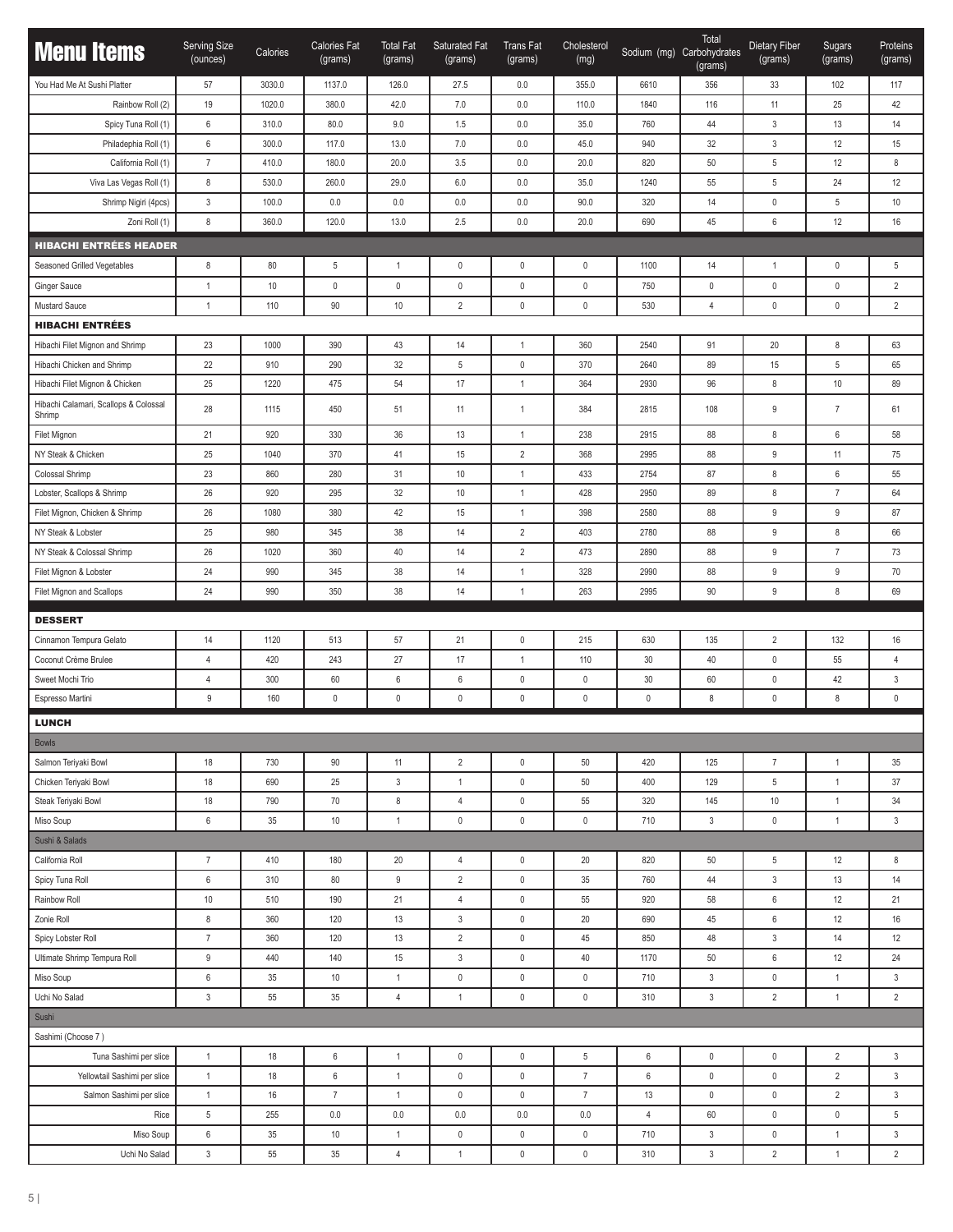| Sushi & Nigiri Assortment<br>$\overline{7}$<br>$\overline{4}$<br>$\mathbb O$<br>$\sqrt{5}$<br>12<br>California Roll<br>410<br>180<br>20<br>20<br>820<br>50<br>8<br>40<br>$\overline{7}$<br>$\mathbf 0$<br>$\mathbb O$<br>$\sqrt{5}$<br>6<br>$\mathbb O$<br>$\overline{2}$<br>$\mathbf{3}$<br>$\mathbf{1}$<br>$\mathbf{1}$<br>75<br>Tuna Nigiri<br>$\overline{2}$<br>40<br>$\overline{7}$<br>$\mathbf 0$<br>$\mathbb O$<br>$5\,$<br>80<br>6<br>$\mathbb O$<br>$\mathbf{3}$<br>Salmon Nigiri<br>$\mathbf{1}$<br>$\mathbf{1}$<br>$\sqrt{5}$<br>$\overline{2}$<br>Yellowtail Nigiri<br>$\mathbf{1}$<br>35<br>5<br>0<br>0<br>$5\,$<br>60<br>$\mathbf 0$<br>3<br>$\mathbf{1}$<br>$\sqrt{2}$<br>25<br>$\mathbb O$<br>$\mathbf 0$<br>$\mathbf 0$<br>$\mathbb O$<br>23<br>80<br>$\overline{4}$<br>$\mathbb O$<br>$\mathbf{3}$<br>$\mathbf{1}$<br>Shrimp Nigiri<br>$\,6\,$<br>$10$<br>$\mathbf 0$<br>$\mathbb O$<br>$\mathbb O$<br>$\mathfrak{Z}$<br>$\mathbb O$<br>$\mathbf{3}$<br>35<br>710<br>Miso Soup<br>$\mathbf{1}$<br>$\overline{1}$<br>$\mathbf{3}$<br>55<br>35<br>$\overline{4}$<br>$\mathbb O$<br>$\mathbb O$<br>$\mathfrak{Z}$<br>$\overline{2}$<br>$\overline{2}$<br>Uchi No Salad<br>$\mathbf{1}$<br>310<br>$\overline{1}$<br>Sashimi Assortment<br>$\overline{2}$<br>23<br>$\mathbf{3}$<br>$\mathbb O$<br>20<br>23<br>$\mathbb O$<br>$\pmb{0}$<br>12<br>Tuna Sashimi<br>70<br>$\mathbf{1}$<br>$\mathbf 0$<br>$\mathbf{3}$<br>$\overline{2}$<br>65<br>27<br>$\mathbf{1}$<br>$\mathbb O$<br>28<br>50<br>$\mathbf 0$<br>$\mathbb O$<br>$\pmb{0}$<br>$10$<br>Salmon Sashimi<br>$\mathbf{3}$<br>$\overline{2}$<br>$70$<br>23<br>$\mathbb O$<br>28<br>23<br>$\mathbb O$<br>$\mathbb O$<br>$\pmb{0}$<br>$\mathbf{1}$<br>12<br>Yellowtail Sashimi<br>$\,$ 5 $\,$<br>255<br>0.0<br>0.0<br>$0.0\,$<br>0.0<br>0.0<br>$\overline{4}$<br>60<br>$\mathbb O$<br>$\pmb{0}$<br>Rice<br>5<br>$\,6\,$<br>$\sqrt{3}$<br>35<br>$10$<br>$\mathsf 0$<br>$\mathbb O$<br>$\mathbb O$<br>710<br>$\mathbb O$<br>$\mathbf{1}$<br>$\mathbf{3}$<br>Miso Soup<br>$\mathbf{1}$<br>$\sqrt{3}$<br>55<br>35<br>$\overline{4}$<br>$\mathbb O$<br>$\mathbb O$<br>$\mathfrak{Z}$<br>$\overline{2}$<br>$\overline{2}$<br>Uchi No Salad<br>$\mathbf{1}$<br>310<br>$\overline{1}$<br><b>Bento Boxs</b><br>28<br>$\mathbf{3}$<br>9<br>6<br>313<br>184<br>21<br>$\overline{4}$<br>0<br>0<br>754<br>5<br>Bento Box Vegetable Tempura<br>$\,6\,$<br>80<br>9<br>$\overline{2}$<br>$\mathbb O$<br>75<br>29<br>9<br>230<br>655<br>$\overline{1}$<br>$\overline{1}$<br>Bento Box Shrimp Tempura<br>$\mathbf{3}$<br>12<br>$\,6\,$<br>190<br>30<br>$\mathbf{1}$<br>$\mathbb O$<br>1030<br>13<br>$\mathbf{1}$<br>27<br>Bento Box Chicken Teriyaki<br>110<br>$\,6\,$<br>13<br>$\mathbf{3}$<br>$\mathbb O$<br>17<br>$\,6\,$<br>Bento Box Chicken Katsu<br>270<br>120<br>70<br>950<br>$\mathbf{1}$<br>20<br>$\,6\,$<br>90<br>10<br>$\overline{2}$<br>$\mathbf 0$<br>55<br>900<br>11<br>$\mathbf{1}$<br>$6\,$<br>24<br>Bento Box Salmon Teriyaki<br>230<br>$\boldsymbol{9}$<br>$\,6\,$<br>$70\,$<br>8<br>$\mathbf{3}$<br>$\mathbb O$<br>$\,6\,$<br>200<br>65<br>660<br>$\overline{1}$<br>24<br>Bento Box Steak Teriyaki<br>$\,6\,$<br>35<br>10<br>$\mathbf 0$<br>$\mathbb O$<br>$\mathbb O$<br>$\mathbf{3}$<br>$\mathbb O$<br>$\mathbf{3}$<br>$\mathbf{1}$<br>710<br>$\overline{1}$<br>Miso Soup<br>$\mathfrak{Z}$<br>$\overline{2}$<br>3<br>55<br>35<br>4<br>$\mathbf{1}$<br>$\mathbb O$<br>$\mathbb O$<br>310<br>$\mathbf{1}$<br>$\overline{2}$<br>Uchi No Salad<br>$\,$ 5 $\,$<br>$0.0\,$<br>$\pmb{0}$<br>Rice<br>255<br>0.0<br>0.0<br>0.0<br>0.0<br>4<br>60<br>$\mathbf 0$<br>5<br>42<br>18<br>$\overline{2}$<br>$\mathbb O$<br>$\mathfrak{Z}$<br>$\overline{4}$<br>$\mathbb O$<br>$\overline{2}$<br>Pork Gyoza<br>$\mathbf{1}$<br>$\mathbf{1}$<br>165<br>$\overline{1}$<br>$\sqrt{5}$<br>$\overline{7}$<br>$\,6\,$<br>$\mathbb O$<br>$\mathbb O$<br>49<br>6<br>Vegetable Spring Roll<br>120<br>250<br>28<br>1700<br>$\overline{4}$<br>Shogun Bento Boxs<br>$\,6\,$<br>70<br>8<br>$\mathbf{3}$<br>$\mathbb O$<br>65<br>$\boldsymbol{9}$<br>$6\,$<br>Shogun Bento Box Steak Teriyaki<br>200<br>660<br>$\overline{1}$<br>24<br>$\mathbf{3}$<br>12<br>$\,6\,$<br>190<br>30<br>$\mathbf{1}$<br>$\mathbb O$<br>110<br>1030<br>13<br>$\mathbf{1}$<br>27<br>Shogun Bento Box Chicken Teriyaki<br>$\mathbf{3}$<br>$\,6\,$<br>13<br>$\mathbb O$<br>$\,6\,$<br>Shogun Bento Box Chicken Katsu<br>270<br>120<br>70<br>950<br>17<br>$\overline{1}$<br>20<br>$\,6\,$<br>230<br>90<br>$10$<br>$\overline{2}$<br>$\mathbb O$<br>55<br>11<br>$\,6\,$<br>24<br>Shogun Bento Box Salmon Teriyaki<br>900<br>$\overline{1}$<br>$\overline{2}$<br>$\,6\,$<br>$\sqrt{3}$<br>90<br>10<br>$\mathbb O$<br>$10$<br>25<br>$\mathbf{3}$<br>Shoqun Half California Roll<br>205<br>410<br>4<br>Shogun Bento Box Sashimi<br>6<br>72<br>$\overline{2}$<br>75<br>33<br>0<br>8<br>0<br>95<br>205<br>U<br>U<br>$\,6\,$<br>$\mathbb O$<br>$\mathsf{O}\xspace$<br>$\mathbf{3}$<br>$\mathbb O$<br>Miso Soup<br>35<br>$10$<br>$\mathsf{0}$<br>710<br>$\mathbf{1}$<br>$\mathbf{3}$<br>$\mathbf{1}$<br>$\mathsf 3$<br>Uchi No Salad<br>55<br>$35\,$<br>$\overline{4}$<br>$\mathbf{1}$<br>$\mathbb O$<br>$\mathbb O$<br>310<br>$\mathbf{3}$<br>$\overline{2}$<br>$\overline{2}$<br>$\mathbf{1}$<br>$\,6\,$<br>$\mathbf{3}$<br>Shrimp Vegetable Tempura<br>250<br>120<br>13<br>$\mathsf{0}$<br>$\mathsf{0}$<br>455<br>35<br>9<br>$\mathbf{1}$<br>$6\,$<br><b>RAMEN</b><br>23<br>$\sqrt{3}$<br>120<br>13<br>$\overline{4}$<br>$\mathsf{O}\xspace$<br>75<br>10<br>490<br>105<br>2,710<br>17<br>Ramen<br>$26\,$<br>$10\,$<br>$72\,$<br>$\mathbf{3}$<br>Chashu Ramen<br>690<br>280<br>31<br>$\mathsf{O}\xspace$<br>180<br>3,280<br>13<br>31<br>$18\,$<br>$\sqrt{5}$<br>$\sqrt{4}$<br>25<br>160<br>$\mathsf{0}$<br>84<br>12<br>25<br>Spicy Chili Garlic Ramen<br>590<br>120<br>3,100<br>$29\,$<br>$\,$ 5 $\,$<br>Spicy Chicken Ramen<br>735<br>155<br>18<br>$\mathsf{0}$<br>270<br>3250<br>82<br>11<br>$\mathfrak{Z}$<br>65<br>$\mathbb O$<br>Chili Miso Vegetable Ramen<br>29<br>542<br>35<br>$\overline{4}$<br>$\mathbf{1}$<br>$\mathbb O$<br>2569<br>114<br>19<br>16<br>$10$<br>Sides<br>$\overline{7}$<br>"RA"ckin' Fried Rice<br>9<br>510<br>130<br>14<br>0.5<br>153<br>1610<br>$77\,$<br>6<br>$\overline{2}$<br>18<br>$\bf 8$<br>$\mathbb O$<br>$\mathsf 0$<br>$\mathsf{O}\xspace$<br>$\mathsf{O}\xspace$<br>$\mathsf{0}$<br>97.2<br>$\mathbb O$<br>Steamed Rice<br>405<br>6.75<br>0.675<br>8.1<br>$\overline{2}$<br>2.5<br>125<br>55<br>6<br>$\mathsf{0}$<br>10<br>495<br>12.5<br>$\mathbf 0$<br>3.5<br>Pork Gyoza (3pcs)<br>5<br>$\mathsf 3$<br>$\sqrt{3}$<br>$\overline{4}$<br>235<br>125<br>14<br>$\mathbb O$<br>$\mathbb O$<br>850<br>25<br>$\overline{2}$<br>$\mathbf{3}$<br>Spring Roll (2pcs)<br>$70\,$<br>$8\phantom{1}$<br>$\mathbb O$<br>$\mathbb O$<br>$\overline{7}$<br>$\overline{2}$<br>$\overline{2}$<br>Uchi No Salad<br>4.5<br>110<br>1.5<br>310<br>$\mathbf{1}$<br>Extras<br>$\overline{5}$<br>$\mathbb O$<br>1.5<br>$\mathsf{0}$<br>$\mathbb O$<br>230<br>79<br>$\overline{2}$<br>Extra Noodles<br>400<br><1<br>$\mathbf{1}$<br>14<br>$\mathbb O$<br>$0.5\,$<br>17<br>$\mathbf{3}$<br>$<1\,$<br>$\mathsf{O}\xspace$<br>$\overline{4}$<br>$\mathbf 0$<br>$\mathbb O$<br>$\mathbb O$<br>Garlic Chips<br>Hot Red Chili Garlic<br>0.5<br>11.1<br>$\mathbb O$<br>$\mathbb O$<br>$\mathbf 0$<br>$\mathbb O$<br>$\mathsf{0}$<br>282<br>$<1\,$<br>$<1\,$<br>$<1\,$<br><1<br>$\mathbb O$<br>$\mathsf 0$<br>$\mathsf 0$<br>$\mathbb O$<br>Fresh Garlic<br>$0.5\,$<br>15<br>$\mathsf{0}$<br>$\mathbf 0$<br>$\mathbf{3}$<br>$\mathbf 0$<br>$\mathbb O$<br>$\pmb{0}$<br>99<br>66<br>$\mathsf{O}\xspace$<br>32<br>24<br>$\mathsf 0$<br>$\mathbb O$<br>$\mathbb O$<br>$\bf 8$<br>Pork Chashu<br>1.2<br>7.2<br>2.7 | <b>Menu Items</b> | Serving Size<br>(ounces) | Calories | <b>Calories Fat</b><br>(grams) | <b>Total Fat</b><br>(grams) | Saturated Fat<br>(grams) | <b>Trans Fat</b><br>(grams) | Cholesterol<br>(mg) | Total<br>Sodium (mg) Carbohydrates<br>(grams) | Dietary Fiber<br>(grams) | Sugars<br>(grams) | Proteins<br>(grams) |
|-------------------------------------------------------------------------------------------------------------------------------------------------------------------------------------------------------------------------------------------------------------------------------------------------------------------------------------------------------------------------------------------------------------------------------------------------------------------------------------------------------------------------------------------------------------------------------------------------------------------------------------------------------------------------------------------------------------------------------------------------------------------------------------------------------------------------------------------------------------------------------------------------------------------------------------------------------------------------------------------------------------------------------------------------------------------------------------------------------------------------------------------------------------------------------------------------------------------------------------------------------------------------------------------------------------------------------------------------------------------------------------------------------------------------------------------------------------------------------------------------------------------------------------------------------------------------------------------------------------------------------------------------------------------------------------------------------------------------------------------------------------------------------------------------------------------------------------------------------------------------------------------------------------------------------------------------------------------------------------------------------------------------------------------------------------------------------------------------------------------------------------------------------------------------------------------------------------------------------------------------------------------------------------------------------------------------------------------------------------------------------------------------------------------------------------------------------------------------------------------------------------------------------------------------------------------------------------------------------------------------------------------------------------------------------------------------------------------------------------------------------------------------------------------------------------------------------------------------------------------------------------------------------------------------------------------------------------------------------------------------------------------------------------------------------------------------------------------------------------------------------------------------------------------------------------------------------------------------------------------------------------------------------------------------------------------------------------------------------------------------------------------------------------------------------------------------------------------------------------------------------------------------------------------------------------------------------------------------------------------------------------------------------------------------------------------------------------------------------------------------------------------------------------------------------------------------------------------------------------------------------------------------------------------------------------------------------------------------------------------------------------------------------------------------------------------------------------------------------------------------------------------------------------------------------------------------------------------------------------------------------------------------------------------------------------------------------------------------------------------------------------------------------------------------------------------------------------------------------------------------------------------------------------------------------------------------------------------------------------------------------------------------------------------------------------------------------------------------------------------------------------------------------------------------------------------------------------------------------------------------------------------------------------------------------------------------------------------------------------------------------------------------------------------------------------------------------------------------------------------------------------------------------------------------------------------------------------------------------------------------------------------------------------------------------------------------------------------------------------------------------------------------------------------------------------------------------------------------------------------------------------------------------------------------------------------------------------------------------------------------------------------------------------------------------------------------------------------------------------------------------------------------------------------------------------------------------------------------------------------------------------------------------------------------------------------------------------------------------------------------------------------------------------------------------------------------------------------------------------------------------------------------------------------------------------------------------------------------------------------------------------------------------------------------------------------------------------------------------------------------------------------------------------------------------------------------------------------------------------------------------------------------------------------------------------------------------------------------------------------------------------------------------------------------------------------------------------------------------------------------------------------------------------------------------------------------------------------------------------------------------------------------------------------------------------------------------------------------------------------------------------------------------------------------------------------------------------------------------------------------------------------------------------------------------------------------------------------------------------------------------------------------------------------------------------------------------------------------------------------------------------------------------------------------------------------------------------------------------------------------------------------------------------------------------------------------------------------------------------------------------------------------------------------------------------------------------------------------------------------------------------------------------------------------------------------------------|-------------------|--------------------------|----------|--------------------------------|-----------------------------|--------------------------|-----------------------------|---------------------|-----------------------------------------------|--------------------------|-------------------|---------------------|
|                                                                                                                                                                                                                                                                                                                                                                                                                                                                                                                                                                                                                                                                                                                                                                                                                                                                                                                                                                                                                                                                                                                                                                                                                                                                                                                                                                                                                                                                                                                                                                                                                                                                                                                                                                                                                                                                                                                                                                                                                                                                                                                                                                                                                                                                                                                                                                                                                                                                                                                                                                                                                                                                                                                                                                                                                                                                                                                                                                                                                                                                                                                                                                                                                                                                                                                                                                                                                                                                                                                                                                                                                                                                                                                                                                                                                                                                                                                                                                                                                                                                                                                                                                                                                                                                                                                                                                                                                                                                                                                                                                                                                                                                                                                                                                                                                                                                                                                                                                                                                                                                                                                                                                                                                                                                                                                                                                                                                                                                                                                                                                                                                                                                                                                                                                                                                                                                                                                                                                                                                                                                                                                                                                                                                                                                                                                                                                                                                                                                                                                                                                                                                                                                                                                                                                                                                                                                                                                                                                                                                                                                                                                                                                                                                                                                                                                                                                                                                                                                                                                                                                                                                                                                                                                                                                                                                               |                   |                          |          |                                |                             |                          |                             |                     |                                               |                          |                   |                     |
|                                                                                                                                                                                                                                                                                                                                                                                                                                                                                                                                                                                                                                                                                                                                                                                                                                                                                                                                                                                                                                                                                                                                                                                                                                                                                                                                                                                                                                                                                                                                                                                                                                                                                                                                                                                                                                                                                                                                                                                                                                                                                                                                                                                                                                                                                                                                                                                                                                                                                                                                                                                                                                                                                                                                                                                                                                                                                                                                                                                                                                                                                                                                                                                                                                                                                                                                                                                                                                                                                                                                                                                                                                                                                                                                                                                                                                                                                                                                                                                                                                                                                                                                                                                                                                                                                                                                                                                                                                                                                                                                                                                                                                                                                                                                                                                                                                                                                                                                                                                                                                                                                                                                                                                                                                                                                                                                                                                                                                                                                                                                                                                                                                                                                                                                                                                                                                                                                                                                                                                                                                                                                                                                                                                                                                                                                                                                                                                                                                                                                                                                                                                                                                                                                                                                                                                                                                                                                                                                                                                                                                                                                                                                                                                                                                                                                                                                                                                                                                                                                                                                                                                                                                                                                                                                                                                                                               |                   |                          |          |                                |                             |                          |                             |                     |                                               |                          |                   |                     |
|                                                                                                                                                                                                                                                                                                                                                                                                                                                                                                                                                                                                                                                                                                                                                                                                                                                                                                                                                                                                                                                                                                                                                                                                                                                                                                                                                                                                                                                                                                                                                                                                                                                                                                                                                                                                                                                                                                                                                                                                                                                                                                                                                                                                                                                                                                                                                                                                                                                                                                                                                                                                                                                                                                                                                                                                                                                                                                                                                                                                                                                                                                                                                                                                                                                                                                                                                                                                                                                                                                                                                                                                                                                                                                                                                                                                                                                                                                                                                                                                                                                                                                                                                                                                                                                                                                                                                                                                                                                                                                                                                                                                                                                                                                                                                                                                                                                                                                                                                                                                                                                                                                                                                                                                                                                                                                                                                                                                                                                                                                                                                                                                                                                                                                                                                                                                                                                                                                                                                                                                                                                                                                                                                                                                                                                                                                                                                                                                                                                                                                                                                                                                                                                                                                                                                                                                                                                                                                                                                                                                                                                                                                                                                                                                                                                                                                                                                                                                                                                                                                                                                                                                                                                                                                                                                                                                                               |                   |                          |          |                                |                             |                          |                             |                     |                                               |                          |                   |                     |
|                                                                                                                                                                                                                                                                                                                                                                                                                                                                                                                                                                                                                                                                                                                                                                                                                                                                                                                                                                                                                                                                                                                                                                                                                                                                                                                                                                                                                                                                                                                                                                                                                                                                                                                                                                                                                                                                                                                                                                                                                                                                                                                                                                                                                                                                                                                                                                                                                                                                                                                                                                                                                                                                                                                                                                                                                                                                                                                                                                                                                                                                                                                                                                                                                                                                                                                                                                                                                                                                                                                                                                                                                                                                                                                                                                                                                                                                                                                                                                                                                                                                                                                                                                                                                                                                                                                                                                                                                                                                                                                                                                                                                                                                                                                                                                                                                                                                                                                                                                                                                                                                                                                                                                                                                                                                                                                                                                                                                                                                                                                                                                                                                                                                                                                                                                                                                                                                                                                                                                                                                                                                                                                                                                                                                                                                                                                                                                                                                                                                                                                                                                                                                                                                                                                                                                                                                                                                                                                                                                                                                                                                                                                                                                                                                                                                                                                                                                                                                                                                                                                                                                                                                                                                                                                                                                                                                               |                   |                          |          |                                |                             |                          |                             |                     |                                               |                          |                   |                     |
|                                                                                                                                                                                                                                                                                                                                                                                                                                                                                                                                                                                                                                                                                                                                                                                                                                                                                                                                                                                                                                                                                                                                                                                                                                                                                                                                                                                                                                                                                                                                                                                                                                                                                                                                                                                                                                                                                                                                                                                                                                                                                                                                                                                                                                                                                                                                                                                                                                                                                                                                                                                                                                                                                                                                                                                                                                                                                                                                                                                                                                                                                                                                                                                                                                                                                                                                                                                                                                                                                                                                                                                                                                                                                                                                                                                                                                                                                                                                                                                                                                                                                                                                                                                                                                                                                                                                                                                                                                                                                                                                                                                                                                                                                                                                                                                                                                                                                                                                                                                                                                                                                                                                                                                                                                                                                                                                                                                                                                                                                                                                                                                                                                                                                                                                                                                                                                                                                                                                                                                                                                                                                                                                                                                                                                                                                                                                                                                                                                                                                                                                                                                                                                                                                                                                                                                                                                                                                                                                                                                                                                                                                                                                                                                                                                                                                                                                                                                                                                                                                                                                                                                                                                                                                                                                                                                                                               |                   |                          |          |                                |                             |                          |                             |                     |                                               |                          |                   |                     |
|                                                                                                                                                                                                                                                                                                                                                                                                                                                                                                                                                                                                                                                                                                                                                                                                                                                                                                                                                                                                                                                                                                                                                                                                                                                                                                                                                                                                                                                                                                                                                                                                                                                                                                                                                                                                                                                                                                                                                                                                                                                                                                                                                                                                                                                                                                                                                                                                                                                                                                                                                                                                                                                                                                                                                                                                                                                                                                                                                                                                                                                                                                                                                                                                                                                                                                                                                                                                                                                                                                                                                                                                                                                                                                                                                                                                                                                                                                                                                                                                                                                                                                                                                                                                                                                                                                                                                                                                                                                                                                                                                                                                                                                                                                                                                                                                                                                                                                                                                                                                                                                                                                                                                                                                                                                                                                                                                                                                                                                                                                                                                                                                                                                                                                                                                                                                                                                                                                                                                                                                                                                                                                                                                                                                                                                                                                                                                                                                                                                                                                                                                                                                                                                                                                                                                                                                                                                                                                                                                                                                                                                                                                                                                                                                                                                                                                                                                                                                                                                                                                                                                                                                                                                                                                                                                                                                                               |                   |                          |          |                                |                             |                          |                             |                     |                                               |                          |                   |                     |
|                                                                                                                                                                                                                                                                                                                                                                                                                                                                                                                                                                                                                                                                                                                                                                                                                                                                                                                                                                                                                                                                                                                                                                                                                                                                                                                                                                                                                                                                                                                                                                                                                                                                                                                                                                                                                                                                                                                                                                                                                                                                                                                                                                                                                                                                                                                                                                                                                                                                                                                                                                                                                                                                                                                                                                                                                                                                                                                                                                                                                                                                                                                                                                                                                                                                                                                                                                                                                                                                                                                                                                                                                                                                                                                                                                                                                                                                                                                                                                                                                                                                                                                                                                                                                                                                                                                                                                                                                                                                                                                                                                                                                                                                                                                                                                                                                                                                                                                                                                                                                                                                                                                                                                                                                                                                                                                                                                                                                                                                                                                                                                                                                                                                                                                                                                                                                                                                                                                                                                                                                                                                                                                                                                                                                                                                                                                                                                                                                                                                                                                                                                                                                                                                                                                                                                                                                                                                                                                                                                                                                                                                                                                                                                                                                                                                                                                                                                                                                                                                                                                                                                                                                                                                                                                                                                                                                               |                   |                          |          |                                |                             |                          |                             |                     |                                               |                          |                   |                     |
|                                                                                                                                                                                                                                                                                                                                                                                                                                                                                                                                                                                                                                                                                                                                                                                                                                                                                                                                                                                                                                                                                                                                                                                                                                                                                                                                                                                                                                                                                                                                                                                                                                                                                                                                                                                                                                                                                                                                                                                                                                                                                                                                                                                                                                                                                                                                                                                                                                                                                                                                                                                                                                                                                                                                                                                                                                                                                                                                                                                                                                                                                                                                                                                                                                                                                                                                                                                                                                                                                                                                                                                                                                                                                                                                                                                                                                                                                                                                                                                                                                                                                                                                                                                                                                                                                                                                                                                                                                                                                                                                                                                                                                                                                                                                                                                                                                                                                                                                                                                                                                                                                                                                                                                                                                                                                                                                                                                                                                                                                                                                                                                                                                                                                                                                                                                                                                                                                                                                                                                                                                                                                                                                                                                                                                                                                                                                                                                                                                                                                                                                                                                                                                                                                                                                                                                                                                                                                                                                                                                                                                                                                                                                                                                                                                                                                                                                                                                                                                                                                                                                                                                                                                                                                                                                                                                                                               |                   |                          |          |                                |                             |                          |                             |                     |                                               |                          |                   |                     |
|                                                                                                                                                                                                                                                                                                                                                                                                                                                                                                                                                                                                                                                                                                                                                                                                                                                                                                                                                                                                                                                                                                                                                                                                                                                                                                                                                                                                                                                                                                                                                                                                                                                                                                                                                                                                                                                                                                                                                                                                                                                                                                                                                                                                                                                                                                                                                                                                                                                                                                                                                                                                                                                                                                                                                                                                                                                                                                                                                                                                                                                                                                                                                                                                                                                                                                                                                                                                                                                                                                                                                                                                                                                                                                                                                                                                                                                                                                                                                                                                                                                                                                                                                                                                                                                                                                                                                                                                                                                                                                                                                                                                                                                                                                                                                                                                                                                                                                                                                                                                                                                                                                                                                                                                                                                                                                                                                                                                                                                                                                                                                                                                                                                                                                                                                                                                                                                                                                                                                                                                                                                                                                                                                                                                                                                                                                                                                                                                                                                                                                                                                                                                                                                                                                                                                                                                                                                                                                                                                                                                                                                                                                                                                                                                                                                                                                                                                                                                                                                                                                                                                                                                                                                                                                                                                                                                                               |                   |                          |          |                                |                             |                          |                             |                     |                                               |                          |                   |                     |
|                                                                                                                                                                                                                                                                                                                                                                                                                                                                                                                                                                                                                                                                                                                                                                                                                                                                                                                                                                                                                                                                                                                                                                                                                                                                                                                                                                                                                                                                                                                                                                                                                                                                                                                                                                                                                                                                                                                                                                                                                                                                                                                                                                                                                                                                                                                                                                                                                                                                                                                                                                                                                                                                                                                                                                                                                                                                                                                                                                                                                                                                                                                                                                                                                                                                                                                                                                                                                                                                                                                                                                                                                                                                                                                                                                                                                                                                                                                                                                                                                                                                                                                                                                                                                                                                                                                                                                                                                                                                                                                                                                                                                                                                                                                                                                                                                                                                                                                                                                                                                                                                                                                                                                                                                                                                                                                                                                                                                                                                                                                                                                                                                                                                                                                                                                                                                                                                                                                                                                                                                                                                                                                                                                                                                                                                                                                                                                                                                                                                                                                                                                                                                                                                                                                                                                                                                                                                                                                                                                                                                                                                                                                                                                                                                                                                                                                                                                                                                                                                                                                                                                                                                                                                                                                                                                                                                               |                   |                          |          |                                |                             |                          |                             |                     |                                               |                          |                   |                     |
|                                                                                                                                                                                                                                                                                                                                                                                                                                                                                                                                                                                                                                                                                                                                                                                                                                                                                                                                                                                                                                                                                                                                                                                                                                                                                                                                                                                                                                                                                                                                                                                                                                                                                                                                                                                                                                                                                                                                                                                                                                                                                                                                                                                                                                                                                                                                                                                                                                                                                                                                                                                                                                                                                                                                                                                                                                                                                                                                                                                                                                                                                                                                                                                                                                                                                                                                                                                                                                                                                                                                                                                                                                                                                                                                                                                                                                                                                                                                                                                                                                                                                                                                                                                                                                                                                                                                                                                                                                                                                                                                                                                                                                                                                                                                                                                                                                                                                                                                                                                                                                                                                                                                                                                                                                                                                                                                                                                                                                                                                                                                                                                                                                                                                                                                                                                                                                                                                                                                                                                                                                                                                                                                                                                                                                                                                                                                                                                                                                                                                                                                                                                                                                                                                                                                                                                                                                                                                                                                                                                                                                                                                                                                                                                                                                                                                                                                                                                                                                                                                                                                                                                                                                                                                                                                                                                                                               |                   |                          |          |                                |                             |                          |                             |                     |                                               |                          |                   |                     |
|                                                                                                                                                                                                                                                                                                                                                                                                                                                                                                                                                                                                                                                                                                                                                                                                                                                                                                                                                                                                                                                                                                                                                                                                                                                                                                                                                                                                                                                                                                                                                                                                                                                                                                                                                                                                                                                                                                                                                                                                                                                                                                                                                                                                                                                                                                                                                                                                                                                                                                                                                                                                                                                                                                                                                                                                                                                                                                                                                                                                                                                                                                                                                                                                                                                                                                                                                                                                                                                                                                                                                                                                                                                                                                                                                                                                                                                                                                                                                                                                                                                                                                                                                                                                                                                                                                                                                                                                                                                                                                                                                                                                                                                                                                                                                                                                                                                                                                                                                                                                                                                                                                                                                                                                                                                                                                                                                                                                                                                                                                                                                                                                                                                                                                                                                                                                                                                                                                                                                                                                                                                                                                                                                                                                                                                                                                                                                                                                                                                                                                                                                                                                                                                                                                                                                                                                                                                                                                                                                                                                                                                                                                                                                                                                                                                                                                                                                                                                                                                                                                                                                                                                                                                                                                                                                                                                                               |                   |                          |          |                                |                             |                          |                             |                     |                                               |                          |                   |                     |
|                                                                                                                                                                                                                                                                                                                                                                                                                                                                                                                                                                                                                                                                                                                                                                                                                                                                                                                                                                                                                                                                                                                                                                                                                                                                                                                                                                                                                                                                                                                                                                                                                                                                                                                                                                                                                                                                                                                                                                                                                                                                                                                                                                                                                                                                                                                                                                                                                                                                                                                                                                                                                                                                                                                                                                                                                                                                                                                                                                                                                                                                                                                                                                                                                                                                                                                                                                                                                                                                                                                                                                                                                                                                                                                                                                                                                                                                                                                                                                                                                                                                                                                                                                                                                                                                                                                                                                                                                                                                                                                                                                                                                                                                                                                                                                                                                                                                                                                                                                                                                                                                                                                                                                                                                                                                                                                                                                                                                                                                                                                                                                                                                                                                                                                                                                                                                                                                                                                                                                                                                                                                                                                                                                                                                                                                                                                                                                                                                                                                                                                                                                                                                                                                                                                                                                                                                                                                                                                                                                                                                                                                                                                                                                                                                                                                                                                                                                                                                                                                                                                                                                                                                                                                                                                                                                                                                               |                   |                          |          |                                |                             |                          |                             |                     |                                               |                          |                   |                     |
|                                                                                                                                                                                                                                                                                                                                                                                                                                                                                                                                                                                                                                                                                                                                                                                                                                                                                                                                                                                                                                                                                                                                                                                                                                                                                                                                                                                                                                                                                                                                                                                                                                                                                                                                                                                                                                                                                                                                                                                                                                                                                                                                                                                                                                                                                                                                                                                                                                                                                                                                                                                                                                                                                                                                                                                                                                                                                                                                                                                                                                                                                                                                                                                                                                                                                                                                                                                                                                                                                                                                                                                                                                                                                                                                                                                                                                                                                                                                                                                                                                                                                                                                                                                                                                                                                                                                                                                                                                                                                                                                                                                                                                                                                                                                                                                                                                                                                                                                                                                                                                                                                                                                                                                                                                                                                                                                                                                                                                                                                                                                                                                                                                                                                                                                                                                                                                                                                                                                                                                                                                                                                                                                                                                                                                                                                                                                                                                                                                                                                                                                                                                                                                                                                                                                                                                                                                                                                                                                                                                                                                                                                                                                                                                                                                                                                                                                                                                                                                                                                                                                                                                                                                                                                                                                                                                                                               |                   |                          |          |                                |                             |                          |                             |                     |                                               |                          |                   |                     |
|                                                                                                                                                                                                                                                                                                                                                                                                                                                                                                                                                                                                                                                                                                                                                                                                                                                                                                                                                                                                                                                                                                                                                                                                                                                                                                                                                                                                                                                                                                                                                                                                                                                                                                                                                                                                                                                                                                                                                                                                                                                                                                                                                                                                                                                                                                                                                                                                                                                                                                                                                                                                                                                                                                                                                                                                                                                                                                                                                                                                                                                                                                                                                                                                                                                                                                                                                                                                                                                                                                                                                                                                                                                                                                                                                                                                                                                                                                                                                                                                                                                                                                                                                                                                                                                                                                                                                                                                                                                                                                                                                                                                                                                                                                                                                                                                                                                                                                                                                                                                                                                                                                                                                                                                                                                                                                                                                                                                                                                                                                                                                                                                                                                                                                                                                                                                                                                                                                                                                                                                                                                                                                                                                                                                                                                                                                                                                                                                                                                                                                                                                                                                                                                                                                                                                                                                                                                                                                                                                                                                                                                                                                                                                                                                                                                                                                                                                                                                                                                                                                                                                                                                                                                                                                                                                                                                                               |                   |                          |          |                                |                             |                          |                             |                     |                                               |                          |                   |                     |
|                                                                                                                                                                                                                                                                                                                                                                                                                                                                                                                                                                                                                                                                                                                                                                                                                                                                                                                                                                                                                                                                                                                                                                                                                                                                                                                                                                                                                                                                                                                                                                                                                                                                                                                                                                                                                                                                                                                                                                                                                                                                                                                                                                                                                                                                                                                                                                                                                                                                                                                                                                                                                                                                                                                                                                                                                                                                                                                                                                                                                                                                                                                                                                                                                                                                                                                                                                                                                                                                                                                                                                                                                                                                                                                                                                                                                                                                                                                                                                                                                                                                                                                                                                                                                                                                                                                                                                                                                                                                                                                                                                                                                                                                                                                                                                                                                                                                                                                                                                                                                                                                                                                                                                                                                                                                                                                                                                                                                                                                                                                                                                                                                                                                                                                                                                                                                                                                                                                                                                                                                                                                                                                                                                                                                                                                                                                                                                                                                                                                                                                                                                                                                                                                                                                                                                                                                                                                                                                                                                                                                                                                                                                                                                                                                                                                                                                                                                                                                                                                                                                                                                                                                                                                                                                                                                                                                               |                   |                          |          |                                |                             |                          |                             |                     |                                               |                          |                   |                     |
|                                                                                                                                                                                                                                                                                                                                                                                                                                                                                                                                                                                                                                                                                                                                                                                                                                                                                                                                                                                                                                                                                                                                                                                                                                                                                                                                                                                                                                                                                                                                                                                                                                                                                                                                                                                                                                                                                                                                                                                                                                                                                                                                                                                                                                                                                                                                                                                                                                                                                                                                                                                                                                                                                                                                                                                                                                                                                                                                                                                                                                                                                                                                                                                                                                                                                                                                                                                                                                                                                                                                                                                                                                                                                                                                                                                                                                                                                                                                                                                                                                                                                                                                                                                                                                                                                                                                                                                                                                                                                                                                                                                                                                                                                                                                                                                                                                                                                                                                                                                                                                                                                                                                                                                                                                                                                                                                                                                                                                                                                                                                                                                                                                                                                                                                                                                                                                                                                                                                                                                                                                                                                                                                                                                                                                                                                                                                                                                                                                                                                                                                                                                                                                                                                                                                                                                                                                                                                                                                                                                                                                                                                                                                                                                                                                                                                                                                                                                                                                                                                                                                                                                                                                                                                                                                                                                                                               |                   |                          |          |                                |                             |                          |                             |                     |                                               |                          |                   |                     |
|                                                                                                                                                                                                                                                                                                                                                                                                                                                                                                                                                                                                                                                                                                                                                                                                                                                                                                                                                                                                                                                                                                                                                                                                                                                                                                                                                                                                                                                                                                                                                                                                                                                                                                                                                                                                                                                                                                                                                                                                                                                                                                                                                                                                                                                                                                                                                                                                                                                                                                                                                                                                                                                                                                                                                                                                                                                                                                                                                                                                                                                                                                                                                                                                                                                                                                                                                                                                                                                                                                                                                                                                                                                                                                                                                                                                                                                                                                                                                                                                                                                                                                                                                                                                                                                                                                                                                                                                                                                                                                                                                                                                                                                                                                                                                                                                                                                                                                                                                                                                                                                                                                                                                                                                                                                                                                                                                                                                                                                                                                                                                                                                                                                                                                                                                                                                                                                                                                                                                                                                                                                                                                                                                                                                                                                                                                                                                                                                                                                                                                                                                                                                                                                                                                                                                                                                                                                                                                                                                                                                                                                                                                                                                                                                                                                                                                                                                                                                                                                                                                                                                                                                                                                                                                                                                                                                                               |                   |                          |          |                                |                             |                          |                             |                     |                                               |                          |                   |                     |
|                                                                                                                                                                                                                                                                                                                                                                                                                                                                                                                                                                                                                                                                                                                                                                                                                                                                                                                                                                                                                                                                                                                                                                                                                                                                                                                                                                                                                                                                                                                                                                                                                                                                                                                                                                                                                                                                                                                                                                                                                                                                                                                                                                                                                                                                                                                                                                                                                                                                                                                                                                                                                                                                                                                                                                                                                                                                                                                                                                                                                                                                                                                                                                                                                                                                                                                                                                                                                                                                                                                                                                                                                                                                                                                                                                                                                                                                                                                                                                                                                                                                                                                                                                                                                                                                                                                                                                                                                                                                                                                                                                                                                                                                                                                                                                                                                                                                                                                                                                                                                                                                                                                                                                                                                                                                                                                                                                                                                                                                                                                                                                                                                                                                                                                                                                                                                                                                                                                                                                                                                                                                                                                                                                                                                                                                                                                                                                                                                                                                                                                                                                                                                                                                                                                                                                                                                                                                                                                                                                                                                                                                                                                                                                                                                                                                                                                                                                                                                                                                                                                                                                                                                                                                                                                                                                                                                               |                   |                          |          |                                |                             |                          |                             |                     |                                               |                          |                   |                     |
|                                                                                                                                                                                                                                                                                                                                                                                                                                                                                                                                                                                                                                                                                                                                                                                                                                                                                                                                                                                                                                                                                                                                                                                                                                                                                                                                                                                                                                                                                                                                                                                                                                                                                                                                                                                                                                                                                                                                                                                                                                                                                                                                                                                                                                                                                                                                                                                                                                                                                                                                                                                                                                                                                                                                                                                                                                                                                                                                                                                                                                                                                                                                                                                                                                                                                                                                                                                                                                                                                                                                                                                                                                                                                                                                                                                                                                                                                                                                                                                                                                                                                                                                                                                                                                                                                                                                                                                                                                                                                                                                                                                                                                                                                                                                                                                                                                                                                                                                                                                                                                                                                                                                                                                                                                                                                                                                                                                                                                                                                                                                                                                                                                                                                                                                                                                                                                                                                                                                                                                                                                                                                                                                                                                                                                                                                                                                                                                                                                                                                                                                                                                                                                                                                                                                                                                                                                                                                                                                                                                                                                                                                                                                                                                                                                                                                                                                                                                                                                                                                                                                                                                                                                                                                                                                                                                                                               |                   |                          |          |                                |                             |                          |                             |                     |                                               |                          |                   |                     |
|                                                                                                                                                                                                                                                                                                                                                                                                                                                                                                                                                                                                                                                                                                                                                                                                                                                                                                                                                                                                                                                                                                                                                                                                                                                                                                                                                                                                                                                                                                                                                                                                                                                                                                                                                                                                                                                                                                                                                                                                                                                                                                                                                                                                                                                                                                                                                                                                                                                                                                                                                                                                                                                                                                                                                                                                                                                                                                                                                                                                                                                                                                                                                                                                                                                                                                                                                                                                                                                                                                                                                                                                                                                                                                                                                                                                                                                                                                                                                                                                                                                                                                                                                                                                                                                                                                                                                                                                                                                                                                                                                                                                                                                                                                                                                                                                                                                                                                                                                                                                                                                                                                                                                                                                                                                                                                                                                                                                                                                                                                                                                                                                                                                                                                                                                                                                                                                                                                                                                                                                                                                                                                                                                                                                                                                                                                                                                                                                                                                                                                                                                                                                                                                                                                                                                                                                                                                                                                                                                                                                                                                                                                                                                                                                                                                                                                                                                                                                                                                                                                                                                                                                                                                                                                                                                                                                                               |                   |                          |          |                                |                             |                          |                             |                     |                                               |                          |                   |                     |
|                                                                                                                                                                                                                                                                                                                                                                                                                                                                                                                                                                                                                                                                                                                                                                                                                                                                                                                                                                                                                                                                                                                                                                                                                                                                                                                                                                                                                                                                                                                                                                                                                                                                                                                                                                                                                                                                                                                                                                                                                                                                                                                                                                                                                                                                                                                                                                                                                                                                                                                                                                                                                                                                                                                                                                                                                                                                                                                                                                                                                                                                                                                                                                                                                                                                                                                                                                                                                                                                                                                                                                                                                                                                                                                                                                                                                                                                                                                                                                                                                                                                                                                                                                                                                                                                                                                                                                                                                                                                                                                                                                                                                                                                                                                                                                                                                                                                                                                                                                                                                                                                                                                                                                                                                                                                                                                                                                                                                                                                                                                                                                                                                                                                                                                                                                                                                                                                                                                                                                                                                                                                                                                                                                                                                                                                                                                                                                                                                                                                                                                                                                                                                                                                                                                                                                                                                                                                                                                                                                                                                                                                                                                                                                                                                                                                                                                                                                                                                                                                                                                                                                                                                                                                                                                                                                                                                               |                   |                          |          |                                |                             |                          |                             |                     |                                               |                          |                   |                     |
|                                                                                                                                                                                                                                                                                                                                                                                                                                                                                                                                                                                                                                                                                                                                                                                                                                                                                                                                                                                                                                                                                                                                                                                                                                                                                                                                                                                                                                                                                                                                                                                                                                                                                                                                                                                                                                                                                                                                                                                                                                                                                                                                                                                                                                                                                                                                                                                                                                                                                                                                                                                                                                                                                                                                                                                                                                                                                                                                                                                                                                                                                                                                                                                                                                                                                                                                                                                                                                                                                                                                                                                                                                                                                                                                                                                                                                                                                                                                                                                                                                                                                                                                                                                                                                                                                                                                                                                                                                                                                                                                                                                                                                                                                                                                                                                                                                                                                                                                                                                                                                                                                                                                                                                                                                                                                                                                                                                                                                                                                                                                                                                                                                                                                                                                                                                                                                                                                                                                                                                                                                                                                                                                                                                                                                                                                                                                                                                                                                                                                                                                                                                                                                                                                                                                                                                                                                                                                                                                                                                                                                                                                                                                                                                                                                                                                                                                                                                                                                                                                                                                                                                                                                                                                                                                                                                                                               |                   |                          |          |                                |                             |                          |                             |                     |                                               |                          |                   |                     |
|                                                                                                                                                                                                                                                                                                                                                                                                                                                                                                                                                                                                                                                                                                                                                                                                                                                                                                                                                                                                                                                                                                                                                                                                                                                                                                                                                                                                                                                                                                                                                                                                                                                                                                                                                                                                                                                                                                                                                                                                                                                                                                                                                                                                                                                                                                                                                                                                                                                                                                                                                                                                                                                                                                                                                                                                                                                                                                                                                                                                                                                                                                                                                                                                                                                                                                                                                                                                                                                                                                                                                                                                                                                                                                                                                                                                                                                                                                                                                                                                                                                                                                                                                                                                                                                                                                                                                                                                                                                                                                                                                                                                                                                                                                                                                                                                                                                                                                                                                                                                                                                                                                                                                                                                                                                                                                                                                                                                                                                                                                                                                                                                                                                                                                                                                                                                                                                                                                                                                                                                                                                                                                                                                                                                                                                                                                                                                                                                                                                                                                                                                                                                                                                                                                                                                                                                                                                                                                                                                                                                                                                                                                                                                                                                                                                                                                                                                                                                                                                                                                                                                                                                                                                                                                                                                                                                                               |                   |                          |          |                                |                             |                          |                             |                     |                                               |                          |                   |                     |
|                                                                                                                                                                                                                                                                                                                                                                                                                                                                                                                                                                                                                                                                                                                                                                                                                                                                                                                                                                                                                                                                                                                                                                                                                                                                                                                                                                                                                                                                                                                                                                                                                                                                                                                                                                                                                                                                                                                                                                                                                                                                                                                                                                                                                                                                                                                                                                                                                                                                                                                                                                                                                                                                                                                                                                                                                                                                                                                                                                                                                                                                                                                                                                                                                                                                                                                                                                                                                                                                                                                                                                                                                                                                                                                                                                                                                                                                                                                                                                                                                                                                                                                                                                                                                                                                                                                                                                                                                                                                                                                                                                                                                                                                                                                                                                                                                                                                                                                                                                                                                                                                                                                                                                                                                                                                                                                                                                                                                                                                                                                                                                                                                                                                                                                                                                                                                                                                                                                                                                                                                                                                                                                                                                                                                                                                                                                                                                                                                                                                                                                                                                                                                                                                                                                                                                                                                                                                                                                                                                                                                                                                                                                                                                                                                                                                                                                                                                                                                                                                                                                                                                                                                                                                                                                                                                                                                               |                   |                          |          |                                |                             |                          |                             |                     |                                               |                          |                   |                     |
|                                                                                                                                                                                                                                                                                                                                                                                                                                                                                                                                                                                                                                                                                                                                                                                                                                                                                                                                                                                                                                                                                                                                                                                                                                                                                                                                                                                                                                                                                                                                                                                                                                                                                                                                                                                                                                                                                                                                                                                                                                                                                                                                                                                                                                                                                                                                                                                                                                                                                                                                                                                                                                                                                                                                                                                                                                                                                                                                                                                                                                                                                                                                                                                                                                                                                                                                                                                                                                                                                                                                                                                                                                                                                                                                                                                                                                                                                                                                                                                                                                                                                                                                                                                                                                                                                                                                                                                                                                                                                                                                                                                                                                                                                                                                                                                                                                                                                                                                                                                                                                                                                                                                                                                                                                                                                                                                                                                                                                                                                                                                                                                                                                                                                                                                                                                                                                                                                                                                                                                                                                                                                                                                                                                                                                                                                                                                                                                                                                                                                                                                                                                                                                                                                                                                                                                                                                                                                                                                                                                                                                                                                                                                                                                                                                                                                                                                                                                                                                                                                                                                                                                                                                                                                                                                                                                                                               |                   |                          |          |                                |                             |                          |                             |                     |                                               |                          |                   |                     |
|                                                                                                                                                                                                                                                                                                                                                                                                                                                                                                                                                                                                                                                                                                                                                                                                                                                                                                                                                                                                                                                                                                                                                                                                                                                                                                                                                                                                                                                                                                                                                                                                                                                                                                                                                                                                                                                                                                                                                                                                                                                                                                                                                                                                                                                                                                                                                                                                                                                                                                                                                                                                                                                                                                                                                                                                                                                                                                                                                                                                                                                                                                                                                                                                                                                                                                                                                                                                                                                                                                                                                                                                                                                                                                                                                                                                                                                                                                                                                                                                                                                                                                                                                                                                                                                                                                                                                                                                                                                                                                                                                                                                                                                                                                                                                                                                                                                                                                                                                                                                                                                                                                                                                                                                                                                                                                                                                                                                                                                                                                                                                                                                                                                                                                                                                                                                                                                                                                                                                                                                                                                                                                                                                                                                                                                                                                                                                                                                                                                                                                                                                                                                                                                                                                                                                                                                                                                                                                                                                                                                                                                                                                                                                                                                                                                                                                                                                                                                                                                                                                                                                                                                                                                                                                                                                                                                                               |                   |                          |          |                                |                             |                          |                             |                     |                                               |                          |                   |                     |
|                                                                                                                                                                                                                                                                                                                                                                                                                                                                                                                                                                                                                                                                                                                                                                                                                                                                                                                                                                                                                                                                                                                                                                                                                                                                                                                                                                                                                                                                                                                                                                                                                                                                                                                                                                                                                                                                                                                                                                                                                                                                                                                                                                                                                                                                                                                                                                                                                                                                                                                                                                                                                                                                                                                                                                                                                                                                                                                                                                                                                                                                                                                                                                                                                                                                                                                                                                                                                                                                                                                                                                                                                                                                                                                                                                                                                                                                                                                                                                                                                                                                                                                                                                                                                                                                                                                                                                                                                                                                                                                                                                                                                                                                                                                                                                                                                                                                                                                                                                                                                                                                                                                                                                                                                                                                                                                                                                                                                                                                                                                                                                                                                                                                                                                                                                                                                                                                                                                                                                                                                                                                                                                                                                                                                                                                                                                                                                                                                                                                                                                                                                                                                                                                                                                                                                                                                                                                                                                                                                                                                                                                                                                                                                                                                                                                                                                                                                                                                                                                                                                                                                                                                                                                                                                                                                                                                               |                   |                          |          |                                |                             |                          |                             |                     |                                               |                          |                   |                     |
|                                                                                                                                                                                                                                                                                                                                                                                                                                                                                                                                                                                                                                                                                                                                                                                                                                                                                                                                                                                                                                                                                                                                                                                                                                                                                                                                                                                                                                                                                                                                                                                                                                                                                                                                                                                                                                                                                                                                                                                                                                                                                                                                                                                                                                                                                                                                                                                                                                                                                                                                                                                                                                                                                                                                                                                                                                                                                                                                                                                                                                                                                                                                                                                                                                                                                                                                                                                                                                                                                                                                                                                                                                                                                                                                                                                                                                                                                                                                                                                                                                                                                                                                                                                                                                                                                                                                                                                                                                                                                                                                                                                                                                                                                                                                                                                                                                                                                                                                                                                                                                                                                                                                                                                                                                                                                                                                                                                                                                                                                                                                                                                                                                                                                                                                                                                                                                                                                                                                                                                                                                                                                                                                                                                                                                                                                                                                                                                                                                                                                                                                                                                                                                                                                                                                                                                                                                                                                                                                                                                                                                                                                                                                                                                                                                                                                                                                                                                                                                                                                                                                                                                                                                                                                                                                                                                                                               |                   |                          |          |                                |                             |                          |                             |                     |                                               |                          |                   |                     |
|                                                                                                                                                                                                                                                                                                                                                                                                                                                                                                                                                                                                                                                                                                                                                                                                                                                                                                                                                                                                                                                                                                                                                                                                                                                                                                                                                                                                                                                                                                                                                                                                                                                                                                                                                                                                                                                                                                                                                                                                                                                                                                                                                                                                                                                                                                                                                                                                                                                                                                                                                                                                                                                                                                                                                                                                                                                                                                                                                                                                                                                                                                                                                                                                                                                                                                                                                                                                                                                                                                                                                                                                                                                                                                                                                                                                                                                                                                                                                                                                                                                                                                                                                                                                                                                                                                                                                                                                                                                                                                                                                                                                                                                                                                                                                                                                                                                                                                                                                                                                                                                                                                                                                                                                                                                                                                                                                                                                                                                                                                                                                                                                                                                                                                                                                                                                                                                                                                                                                                                                                                                                                                                                                                                                                                                                                                                                                                                                                                                                                                                                                                                                                                                                                                                                                                                                                                                                                                                                                                                                                                                                                                                                                                                                                                                                                                                                                                                                                                                                                                                                                                                                                                                                                                                                                                                                                               |                   |                          |          |                                |                             |                          |                             |                     |                                               |                          |                   |                     |
|                                                                                                                                                                                                                                                                                                                                                                                                                                                                                                                                                                                                                                                                                                                                                                                                                                                                                                                                                                                                                                                                                                                                                                                                                                                                                                                                                                                                                                                                                                                                                                                                                                                                                                                                                                                                                                                                                                                                                                                                                                                                                                                                                                                                                                                                                                                                                                                                                                                                                                                                                                                                                                                                                                                                                                                                                                                                                                                                                                                                                                                                                                                                                                                                                                                                                                                                                                                                                                                                                                                                                                                                                                                                                                                                                                                                                                                                                                                                                                                                                                                                                                                                                                                                                                                                                                                                                                                                                                                                                                                                                                                                                                                                                                                                                                                                                                                                                                                                                                                                                                                                                                                                                                                                                                                                                                                                                                                                                                                                                                                                                                                                                                                                                                                                                                                                                                                                                                                                                                                                                                                                                                                                                                                                                                                                                                                                                                                                                                                                                                                                                                                                                                                                                                                                                                                                                                                                                                                                                                                                                                                                                                                                                                                                                                                                                                                                                                                                                                                                                                                                                                                                                                                                                                                                                                                                                               |                   |                          |          |                                |                             |                          |                             |                     |                                               |                          |                   |                     |
|                                                                                                                                                                                                                                                                                                                                                                                                                                                                                                                                                                                                                                                                                                                                                                                                                                                                                                                                                                                                                                                                                                                                                                                                                                                                                                                                                                                                                                                                                                                                                                                                                                                                                                                                                                                                                                                                                                                                                                                                                                                                                                                                                                                                                                                                                                                                                                                                                                                                                                                                                                                                                                                                                                                                                                                                                                                                                                                                                                                                                                                                                                                                                                                                                                                                                                                                                                                                                                                                                                                                                                                                                                                                                                                                                                                                                                                                                                                                                                                                                                                                                                                                                                                                                                                                                                                                                                                                                                                                                                                                                                                                                                                                                                                                                                                                                                                                                                                                                                                                                                                                                                                                                                                                                                                                                                                                                                                                                                                                                                                                                                                                                                                                                                                                                                                                                                                                                                                                                                                                                                                                                                                                                                                                                                                                                                                                                                                                                                                                                                                                                                                                                                                                                                                                                                                                                                                                                                                                                                                                                                                                                                                                                                                                                                                                                                                                                                                                                                                                                                                                                                                                                                                                                                                                                                                                                               |                   |                          |          |                                |                             |                          |                             |                     |                                               |                          |                   |                     |
|                                                                                                                                                                                                                                                                                                                                                                                                                                                                                                                                                                                                                                                                                                                                                                                                                                                                                                                                                                                                                                                                                                                                                                                                                                                                                                                                                                                                                                                                                                                                                                                                                                                                                                                                                                                                                                                                                                                                                                                                                                                                                                                                                                                                                                                                                                                                                                                                                                                                                                                                                                                                                                                                                                                                                                                                                                                                                                                                                                                                                                                                                                                                                                                                                                                                                                                                                                                                                                                                                                                                                                                                                                                                                                                                                                                                                                                                                                                                                                                                                                                                                                                                                                                                                                                                                                                                                                                                                                                                                                                                                                                                                                                                                                                                                                                                                                                                                                                                                                                                                                                                                                                                                                                                                                                                                                                                                                                                                                                                                                                                                                                                                                                                                                                                                                                                                                                                                                                                                                                                                                                                                                                                                                                                                                                                                                                                                                                                                                                                                                                                                                                                                                                                                                                                                                                                                                                                                                                                                                                                                                                                                                                                                                                                                                                                                                                                                                                                                                                                                                                                                                                                                                                                                                                                                                                                                               |                   |                          |          |                                |                             |                          |                             |                     |                                               |                          |                   |                     |
|                                                                                                                                                                                                                                                                                                                                                                                                                                                                                                                                                                                                                                                                                                                                                                                                                                                                                                                                                                                                                                                                                                                                                                                                                                                                                                                                                                                                                                                                                                                                                                                                                                                                                                                                                                                                                                                                                                                                                                                                                                                                                                                                                                                                                                                                                                                                                                                                                                                                                                                                                                                                                                                                                                                                                                                                                                                                                                                                                                                                                                                                                                                                                                                                                                                                                                                                                                                                                                                                                                                                                                                                                                                                                                                                                                                                                                                                                                                                                                                                                                                                                                                                                                                                                                                                                                                                                                                                                                                                                                                                                                                                                                                                                                                                                                                                                                                                                                                                                                                                                                                                                                                                                                                                                                                                                                                                                                                                                                                                                                                                                                                                                                                                                                                                                                                                                                                                                                                                                                                                                                                                                                                                                                                                                                                                                                                                                                                                                                                                                                                                                                                                                                                                                                                                                                                                                                                                                                                                                                                                                                                                                                                                                                                                                                                                                                                                                                                                                                                                                                                                                                                                                                                                                                                                                                                                                               |                   |                          |          |                                |                             |                          |                             |                     |                                               |                          |                   |                     |
|                                                                                                                                                                                                                                                                                                                                                                                                                                                                                                                                                                                                                                                                                                                                                                                                                                                                                                                                                                                                                                                                                                                                                                                                                                                                                                                                                                                                                                                                                                                                                                                                                                                                                                                                                                                                                                                                                                                                                                                                                                                                                                                                                                                                                                                                                                                                                                                                                                                                                                                                                                                                                                                                                                                                                                                                                                                                                                                                                                                                                                                                                                                                                                                                                                                                                                                                                                                                                                                                                                                                                                                                                                                                                                                                                                                                                                                                                                                                                                                                                                                                                                                                                                                                                                                                                                                                                                                                                                                                                                                                                                                                                                                                                                                                                                                                                                                                                                                                                                                                                                                                                                                                                                                                                                                                                                                                                                                                                                                                                                                                                                                                                                                                                                                                                                                                                                                                                                                                                                                                                                                                                                                                                                                                                                                                                                                                                                                                                                                                                                                                                                                                                                                                                                                                                                                                                                                                                                                                                                                                                                                                                                                                                                                                                                                                                                                                                                                                                                                                                                                                                                                                                                                                                                                                                                                                                               |                   |                          |          |                                |                             |                          |                             |                     |                                               |                          |                   |                     |
|                                                                                                                                                                                                                                                                                                                                                                                                                                                                                                                                                                                                                                                                                                                                                                                                                                                                                                                                                                                                                                                                                                                                                                                                                                                                                                                                                                                                                                                                                                                                                                                                                                                                                                                                                                                                                                                                                                                                                                                                                                                                                                                                                                                                                                                                                                                                                                                                                                                                                                                                                                                                                                                                                                                                                                                                                                                                                                                                                                                                                                                                                                                                                                                                                                                                                                                                                                                                                                                                                                                                                                                                                                                                                                                                                                                                                                                                                                                                                                                                                                                                                                                                                                                                                                                                                                                                                                                                                                                                                                                                                                                                                                                                                                                                                                                                                                                                                                                                                                                                                                                                                                                                                                                                                                                                                                                                                                                                                                                                                                                                                                                                                                                                                                                                                                                                                                                                                                                                                                                                                                                                                                                                                                                                                                                                                                                                                                                                                                                                                                                                                                                                                                                                                                                                                                                                                                                                                                                                                                                                                                                                                                                                                                                                                                                                                                                                                                                                                                                                                                                                                                                                                                                                                                                                                                                                                               |                   |                          |          |                                |                             |                          |                             |                     |                                               |                          |                   |                     |
|                                                                                                                                                                                                                                                                                                                                                                                                                                                                                                                                                                                                                                                                                                                                                                                                                                                                                                                                                                                                                                                                                                                                                                                                                                                                                                                                                                                                                                                                                                                                                                                                                                                                                                                                                                                                                                                                                                                                                                                                                                                                                                                                                                                                                                                                                                                                                                                                                                                                                                                                                                                                                                                                                                                                                                                                                                                                                                                                                                                                                                                                                                                                                                                                                                                                                                                                                                                                                                                                                                                                                                                                                                                                                                                                                                                                                                                                                                                                                                                                                                                                                                                                                                                                                                                                                                                                                                                                                                                                                                                                                                                                                                                                                                                                                                                                                                                                                                                                                                                                                                                                                                                                                                                                                                                                                                                                                                                                                                                                                                                                                                                                                                                                                                                                                                                                                                                                                                                                                                                                                                                                                                                                                                                                                                                                                                                                                                                                                                                                                                                                                                                                                                                                                                                                                                                                                                                                                                                                                                                                                                                                                                                                                                                                                                                                                                                                                                                                                                                                                                                                                                                                                                                                                                                                                                                                                               |                   |                          |          |                                |                             |                          |                             |                     |                                               |                          |                   |                     |
|                                                                                                                                                                                                                                                                                                                                                                                                                                                                                                                                                                                                                                                                                                                                                                                                                                                                                                                                                                                                                                                                                                                                                                                                                                                                                                                                                                                                                                                                                                                                                                                                                                                                                                                                                                                                                                                                                                                                                                                                                                                                                                                                                                                                                                                                                                                                                                                                                                                                                                                                                                                                                                                                                                                                                                                                                                                                                                                                                                                                                                                                                                                                                                                                                                                                                                                                                                                                                                                                                                                                                                                                                                                                                                                                                                                                                                                                                                                                                                                                                                                                                                                                                                                                                                                                                                                                                                                                                                                                                                                                                                                                                                                                                                                                                                                                                                                                                                                                                                                                                                                                                                                                                                                                                                                                                                                                                                                                                                                                                                                                                                                                                                                                                                                                                                                                                                                                                                                                                                                                                                                                                                                                                                                                                                                                                                                                                                                                                                                                                                                                                                                                                                                                                                                                                                                                                                                                                                                                                                                                                                                                                                                                                                                                                                                                                                                                                                                                                                                                                                                                                                                                                                                                                                                                                                                                                               |                   |                          |          |                                |                             |                          |                             |                     |                                               |                          |                   |                     |
|                                                                                                                                                                                                                                                                                                                                                                                                                                                                                                                                                                                                                                                                                                                                                                                                                                                                                                                                                                                                                                                                                                                                                                                                                                                                                                                                                                                                                                                                                                                                                                                                                                                                                                                                                                                                                                                                                                                                                                                                                                                                                                                                                                                                                                                                                                                                                                                                                                                                                                                                                                                                                                                                                                                                                                                                                                                                                                                                                                                                                                                                                                                                                                                                                                                                                                                                                                                                                                                                                                                                                                                                                                                                                                                                                                                                                                                                                                                                                                                                                                                                                                                                                                                                                                                                                                                                                                                                                                                                                                                                                                                                                                                                                                                                                                                                                                                                                                                                                                                                                                                                                                                                                                                                                                                                                                                                                                                                                                                                                                                                                                                                                                                                                                                                                                                                                                                                                                                                                                                                                                                                                                                                                                                                                                                                                                                                                                                                                                                                                                                                                                                                                                                                                                                                                                                                                                                                                                                                                                                                                                                                                                                                                                                                                                                                                                                                                                                                                                                                                                                                                                                                                                                                                                                                                                                                                               |                   |                          |          |                                |                             |                          |                             |                     |                                               |                          |                   |                     |
|                                                                                                                                                                                                                                                                                                                                                                                                                                                                                                                                                                                                                                                                                                                                                                                                                                                                                                                                                                                                                                                                                                                                                                                                                                                                                                                                                                                                                                                                                                                                                                                                                                                                                                                                                                                                                                                                                                                                                                                                                                                                                                                                                                                                                                                                                                                                                                                                                                                                                                                                                                                                                                                                                                                                                                                                                                                                                                                                                                                                                                                                                                                                                                                                                                                                                                                                                                                                                                                                                                                                                                                                                                                                                                                                                                                                                                                                                                                                                                                                                                                                                                                                                                                                                                                                                                                                                                                                                                                                                                                                                                                                                                                                                                                                                                                                                                                                                                                                                                                                                                                                                                                                                                                                                                                                                                                                                                                                                                                                                                                                                                                                                                                                                                                                                                                                                                                                                                                                                                                                                                                                                                                                                                                                                                                                                                                                                                                                                                                                                                                                                                                                                                                                                                                                                                                                                                                                                                                                                                                                                                                                                                                                                                                                                                                                                                                                                                                                                                                                                                                                                                                                                                                                                                                                                                                                                               |                   |                          |          |                                |                             |                          |                             |                     |                                               |                          |                   |                     |
|                                                                                                                                                                                                                                                                                                                                                                                                                                                                                                                                                                                                                                                                                                                                                                                                                                                                                                                                                                                                                                                                                                                                                                                                                                                                                                                                                                                                                                                                                                                                                                                                                                                                                                                                                                                                                                                                                                                                                                                                                                                                                                                                                                                                                                                                                                                                                                                                                                                                                                                                                                                                                                                                                                                                                                                                                                                                                                                                                                                                                                                                                                                                                                                                                                                                                                                                                                                                                                                                                                                                                                                                                                                                                                                                                                                                                                                                                                                                                                                                                                                                                                                                                                                                                                                                                                                                                                                                                                                                                                                                                                                                                                                                                                                                                                                                                                                                                                                                                                                                                                                                                                                                                                                                                                                                                                                                                                                                                                                                                                                                                                                                                                                                                                                                                                                                                                                                                                                                                                                                                                                                                                                                                                                                                                                                                                                                                                                                                                                                                                                                                                                                                                                                                                                                                                                                                                                                                                                                                                                                                                                                                                                                                                                                                                                                                                                                                                                                                                                                                                                                                                                                                                                                                                                                                                                                                               |                   |                          |          |                                |                             |                          |                             |                     |                                               |                          |                   |                     |
|                                                                                                                                                                                                                                                                                                                                                                                                                                                                                                                                                                                                                                                                                                                                                                                                                                                                                                                                                                                                                                                                                                                                                                                                                                                                                                                                                                                                                                                                                                                                                                                                                                                                                                                                                                                                                                                                                                                                                                                                                                                                                                                                                                                                                                                                                                                                                                                                                                                                                                                                                                                                                                                                                                                                                                                                                                                                                                                                                                                                                                                                                                                                                                                                                                                                                                                                                                                                                                                                                                                                                                                                                                                                                                                                                                                                                                                                                                                                                                                                                                                                                                                                                                                                                                                                                                                                                                                                                                                                                                                                                                                                                                                                                                                                                                                                                                                                                                                                                                                                                                                                                                                                                                                                                                                                                                                                                                                                                                                                                                                                                                                                                                                                                                                                                                                                                                                                                                                                                                                                                                                                                                                                                                                                                                                                                                                                                                                                                                                                                                                                                                                                                                                                                                                                                                                                                                                                                                                                                                                                                                                                                                                                                                                                                                                                                                                                                                                                                                                                                                                                                                                                                                                                                                                                                                                                                               |                   |                          |          |                                |                             |                          |                             |                     |                                               |                          |                   |                     |
|                                                                                                                                                                                                                                                                                                                                                                                                                                                                                                                                                                                                                                                                                                                                                                                                                                                                                                                                                                                                                                                                                                                                                                                                                                                                                                                                                                                                                                                                                                                                                                                                                                                                                                                                                                                                                                                                                                                                                                                                                                                                                                                                                                                                                                                                                                                                                                                                                                                                                                                                                                                                                                                                                                                                                                                                                                                                                                                                                                                                                                                                                                                                                                                                                                                                                                                                                                                                                                                                                                                                                                                                                                                                                                                                                                                                                                                                                                                                                                                                                                                                                                                                                                                                                                                                                                                                                                                                                                                                                                                                                                                                                                                                                                                                                                                                                                                                                                                                                                                                                                                                                                                                                                                                                                                                                                                                                                                                                                                                                                                                                                                                                                                                                                                                                                                                                                                                                                                                                                                                                                                                                                                                                                                                                                                                                                                                                                                                                                                                                                                                                                                                                                                                                                                                                                                                                                                                                                                                                                                                                                                                                                                                                                                                                                                                                                                                                                                                                                                                                                                                                                                                                                                                                                                                                                                                                               |                   |                          |          |                                |                             |                          |                             |                     |                                               |                          |                   |                     |
|                                                                                                                                                                                                                                                                                                                                                                                                                                                                                                                                                                                                                                                                                                                                                                                                                                                                                                                                                                                                                                                                                                                                                                                                                                                                                                                                                                                                                                                                                                                                                                                                                                                                                                                                                                                                                                                                                                                                                                                                                                                                                                                                                                                                                                                                                                                                                                                                                                                                                                                                                                                                                                                                                                                                                                                                                                                                                                                                                                                                                                                                                                                                                                                                                                                                                                                                                                                                                                                                                                                                                                                                                                                                                                                                                                                                                                                                                                                                                                                                                                                                                                                                                                                                                                                                                                                                                                                                                                                                                                                                                                                                                                                                                                                                                                                                                                                                                                                                                                                                                                                                                                                                                                                                                                                                                                                                                                                                                                                                                                                                                                                                                                                                                                                                                                                                                                                                                                                                                                                                                                                                                                                                                                                                                                                                                                                                                                                                                                                                                                                                                                                                                                                                                                                                                                                                                                                                                                                                                                                                                                                                                                                                                                                                                                                                                                                                                                                                                                                                                                                                                                                                                                                                                                                                                                                                                               |                   |                          |          |                                |                             |                          |                             |                     |                                               |                          |                   |                     |
|                                                                                                                                                                                                                                                                                                                                                                                                                                                                                                                                                                                                                                                                                                                                                                                                                                                                                                                                                                                                                                                                                                                                                                                                                                                                                                                                                                                                                                                                                                                                                                                                                                                                                                                                                                                                                                                                                                                                                                                                                                                                                                                                                                                                                                                                                                                                                                                                                                                                                                                                                                                                                                                                                                                                                                                                                                                                                                                                                                                                                                                                                                                                                                                                                                                                                                                                                                                                                                                                                                                                                                                                                                                                                                                                                                                                                                                                                                                                                                                                                                                                                                                                                                                                                                                                                                                                                                                                                                                                                                                                                                                                                                                                                                                                                                                                                                                                                                                                                                                                                                                                                                                                                                                                                                                                                                                                                                                                                                                                                                                                                                                                                                                                                                                                                                                                                                                                                                                                                                                                                                                                                                                                                                                                                                                                                                                                                                                                                                                                                                                                                                                                                                                                                                                                                                                                                                                                                                                                                                                                                                                                                                                                                                                                                                                                                                                                                                                                                                                                                                                                                                                                                                                                                                                                                                                                                               |                   |                          |          |                                |                             |                          |                             |                     |                                               |                          |                   |                     |
|                                                                                                                                                                                                                                                                                                                                                                                                                                                                                                                                                                                                                                                                                                                                                                                                                                                                                                                                                                                                                                                                                                                                                                                                                                                                                                                                                                                                                                                                                                                                                                                                                                                                                                                                                                                                                                                                                                                                                                                                                                                                                                                                                                                                                                                                                                                                                                                                                                                                                                                                                                                                                                                                                                                                                                                                                                                                                                                                                                                                                                                                                                                                                                                                                                                                                                                                                                                                                                                                                                                                                                                                                                                                                                                                                                                                                                                                                                                                                                                                                                                                                                                                                                                                                                                                                                                                                                                                                                                                                                                                                                                                                                                                                                                                                                                                                                                                                                                                                                                                                                                                                                                                                                                                                                                                                                                                                                                                                                                                                                                                                                                                                                                                                                                                                                                                                                                                                                                                                                                                                                                                                                                                                                                                                                                                                                                                                                                                                                                                                                                                                                                                                                                                                                                                                                                                                                                                                                                                                                                                                                                                                                                                                                                                                                                                                                                                                                                                                                                                                                                                                                                                                                                                                                                                                                                                                               |                   |                          |          |                                |                             |                          |                             |                     |                                               |                          |                   |                     |
|                                                                                                                                                                                                                                                                                                                                                                                                                                                                                                                                                                                                                                                                                                                                                                                                                                                                                                                                                                                                                                                                                                                                                                                                                                                                                                                                                                                                                                                                                                                                                                                                                                                                                                                                                                                                                                                                                                                                                                                                                                                                                                                                                                                                                                                                                                                                                                                                                                                                                                                                                                                                                                                                                                                                                                                                                                                                                                                                                                                                                                                                                                                                                                                                                                                                                                                                                                                                                                                                                                                                                                                                                                                                                                                                                                                                                                                                                                                                                                                                                                                                                                                                                                                                                                                                                                                                                                                                                                                                                                                                                                                                                                                                                                                                                                                                                                                                                                                                                                                                                                                                                                                                                                                                                                                                                                                                                                                                                                                                                                                                                                                                                                                                                                                                                                                                                                                                                                                                                                                                                                                                                                                                                                                                                                                                                                                                                                                                                                                                                                                                                                                                                                                                                                                                                                                                                                                                                                                                                                                                                                                                                                                                                                                                                                                                                                                                                                                                                                                                                                                                                                                                                                                                                                                                                                                                                               |                   |                          |          |                                |                             |                          |                             |                     |                                               |                          |                   |                     |
|                                                                                                                                                                                                                                                                                                                                                                                                                                                                                                                                                                                                                                                                                                                                                                                                                                                                                                                                                                                                                                                                                                                                                                                                                                                                                                                                                                                                                                                                                                                                                                                                                                                                                                                                                                                                                                                                                                                                                                                                                                                                                                                                                                                                                                                                                                                                                                                                                                                                                                                                                                                                                                                                                                                                                                                                                                                                                                                                                                                                                                                                                                                                                                                                                                                                                                                                                                                                                                                                                                                                                                                                                                                                                                                                                                                                                                                                                                                                                                                                                                                                                                                                                                                                                                                                                                                                                                                                                                                                                                                                                                                                                                                                                                                                                                                                                                                                                                                                                                                                                                                                                                                                                                                                                                                                                                                                                                                                                                                                                                                                                                                                                                                                                                                                                                                                                                                                                                                                                                                                                                                                                                                                                                                                                                                                                                                                                                                                                                                                                                                                                                                                                                                                                                                                                                                                                                                                                                                                                                                                                                                                                                                                                                                                                                                                                                                                                                                                                                                                                                                                                                                                                                                                                                                                                                                                                               |                   |                          |          |                                |                             |                          |                             |                     |                                               |                          |                   |                     |
|                                                                                                                                                                                                                                                                                                                                                                                                                                                                                                                                                                                                                                                                                                                                                                                                                                                                                                                                                                                                                                                                                                                                                                                                                                                                                                                                                                                                                                                                                                                                                                                                                                                                                                                                                                                                                                                                                                                                                                                                                                                                                                                                                                                                                                                                                                                                                                                                                                                                                                                                                                                                                                                                                                                                                                                                                                                                                                                                                                                                                                                                                                                                                                                                                                                                                                                                                                                                                                                                                                                                                                                                                                                                                                                                                                                                                                                                                                                                                                                                                                                                                                                                                                                                                                                                                                                                                                                                                                                                                                                                                                                                                                                                                                                                                                                                                                                                                                                                                                                                                                                                                                                                                                                                                                                                                                                                                                                                                                                                                                                                                                                                                                                                                                                                                                                                                                                                                                                                                                                                                                                                                                                                                                                                                                                                                                                                                                                                                                                                                                                                                                                                                                                                                                                                                                                                                                                                                                                                                                                                                                                                                                                                                                                                                                                                                                                                                                                                                                                                                                                                                                                                                                                                                                                                                                                                                               |                   |                          |          |                                |                             |                          |                             |                     |                                               |                          |                   |                     |
|                                                                                                                                                                                                                                                                                                                                                                                                                                                                                                                                                                                                                                                                                                                                                                                                                                                                                                                                                                                                                                                                                                                                                                                                                                                                                                                                                                                                                                                                                                                                                                                                                                                                                                                                                                                                                                                                                                                                                                                                                                                                                                                                                                                                                                                                                                                                                                                                                                                                                                                                                                                                                                                                                                                                                                                                                                                                                                                                                                                                                                                                                                                                                                                                                                                                                                                                                                                                                                                                                                                                                                                                                                                                                                                                                                                                                                                                                                                                                                                                                                                                                                                                                                                                                                                                                                                                                                                                                                                                                                                                                                                                                                                                                                                                                                                                                                                                                                                                                                                                                                                                                                                                                                                                                                                                                                                                                                                                                                                                                                                                                                                                                                                                                                                                                                                                                                                                                                                                                                                                                                                                                                                                                                                                                                                                                                                                                                                                                                                                                                                                                                                                                                                                                                                                                                                                                                                                                                                                                                                                                                                                                                                                                                                                                                                                                                                                                                                                                                                                                                                                                                                                                                                                                                                                                                                                                               |                   |                          |          |                                |                             |                          |                             |                     |                                               |                          |                   |                     |
|                                                                                                                                                                                                                                                                                                                                                                                                                                                                                                                                                                                                                                                                                                                                                                                                                                                                                                                                                                                                                                                                                                                                                                                                                                                                                                                                                                                                                                                                                                                                                                                                                                                                                                                                                                                                                                                                                                                                                                                                                                                                                                                                                                                                                                                                                                                                                                                                                                                                                                                                                                                                                                                                                                                                                                                                                                                                                                                                                                                                                                                                                                                                                                                                                                                                                                                                                                                                                                                                                                                                                                                                                                                                                                                                                                                                                                                                                                                                                                                                                                                                                                                                                                                                                                                                                                                                                                                                                                                                                                                                                                                                                                                                                                                                                                                                                                                                                                                                                                                                                                                                                                                                                                                                                                                                                                                                                                                                                                                                                                                                                                                                                                                                                                                                                                                                                                                                                                                                                                                                                                                                                                                                                                                                                                                                                                                                                                                                                                                                                                                                                                                                                                                                                                                                                                                                                                                                                                                                                                                                                                                                                                                                                                                                                                                                                                                                                                                                                                                                                                                                                                                                                                                                                                                                                                                                                               |                   |                          |          |                                |                             |                          |                             |                     |                                               |                          |                   |                     |
|                                                                                                                                                                                                                                                                                                                                                                                                                                                                                                                                                                                                                                                                                                                                                                                                                                                                                                                                                                                                                                                                                                                                                                                                                                                                                                                                                                                                                                                                                                                                                                                                                                                                                                                                                                                                                                                                                                                                                                                                                                                                                                                                                                                                                                                                                                                                                                                                                                                                                                                                                                                                                                                                                                                                                                                                                                                                                                                                                                                                                                                                                                                                                                                                                                                                                                                                                                                                                                                                                                                                                                                                                                                                                                                                                                                                                                                                                                                                                                                                                                                                                                                                                                                                                                                                                                                                                                                                                                                                                                                                                                                                                                                                                                                                                                                                                                                                                                                                                                                                                                                                                                                                                                                                                                                                                                                                                                                                                                                                                                                                                                                                                                                                                                                                                                                                                                                                                                                                                                                                                                                                                                                                                                                                                                                                                                                                                                                                                                                                                                                                                                                                                                                                                                                                                                                                                                                                                                                                                                                                                                                                                                                                                                                                                                                                                                                                                                                                                                                                                                                                                                                                                                                                                                                                                                                                                               |                   |                          |          |                                |                             |                          |                             |                     |                                               |                          |                   |                     |
|                                                                                                                                                                                                                                                                                                                                                                                                                                                                                                                                                                                                                                                                                                                                                                                                                                                                                                                                                                                                                                                                                                                                                                                                                                                                                                                                                                                                                                                                                                                                                                                                                                                                                                                                                                                                                                                                                                                                                                                                                                                                                                                                                                                                                                                                                                                                                                                                                                                                                                                                                                                                                                                                                                                                                                                                                                                                                                                                                                                                                                                                                                                                                                                                                                                                                                                                                                                                                                                                                                                                                                                                                                                                                                                                                                                                                                                                                                                                                                                                                                                                                                                                                                                                                                                                                                                                                                                                                                                                                                                                                                                                                                                                                                                                                                                                                                                                                                                                                                                                                                                                                                                                                                                                                                                                                                                                                                                                                                                                                                                                                                                                                                                                                                                                                                                                                                                                                                                                                                                                                                                                                                                                                                                                                                                                                                                                                                                                                                                                                                                                                                                                                                                                                                                                                                                                                                                                                                                                                                                                                                                                                                                                                                                                                                                                                                                                                                                                                                                                                                                                                                                                                                                                                                                                                                                                                               |                   |                          |          |                                |                             |                          |                             |                     |                                               |                          |                   |                     |
|                                                                                                                                                                                                                                                                                                                                                                                                                                                                                                                                                                                                                                                                                                                                                                                                                                                                                                                                                                                                                                                                                                                                                                                                                                                                                                                                                                                                                                                                                                                                                                                                                                                                                                                                                                                                                                                                                                                                                                                                                                                                                                                                                                                                                                                                                                                                                                                                                                                                                                                                                                                                                                                                                                                                                                                                                                                                                                                                                                                                                                                                                                                                                                                                                                                                                                                                                                                                                                                                                                                                                                                                                                                                                                                                                                                                                                                                                                                                                                                                                                                                                                                                                                                                                                                                                                                                                                                                                                                                                                                                                                                                                                                                                                                                                                                                                                                                                                                                                                                                                                                                                                                                                                                                                                                                                                                                                                                                                                                                                                                                                                                                                                                                                                                                                                                                                                                                                                                                                                                                                                                                                                                                                                                                                                                                                                                                                                                                                                                                                                                                                                                                                                                                                                                                                                                                                                                                                                                                                                                                                                                                                                                                                                                                                                                                                                                                                                                                                                                                                                                                                                                                                                                                                                                                                                                                                               |                   |                          |          |                                |                             |                          |                             |                     |                                               |                          |                   |                     |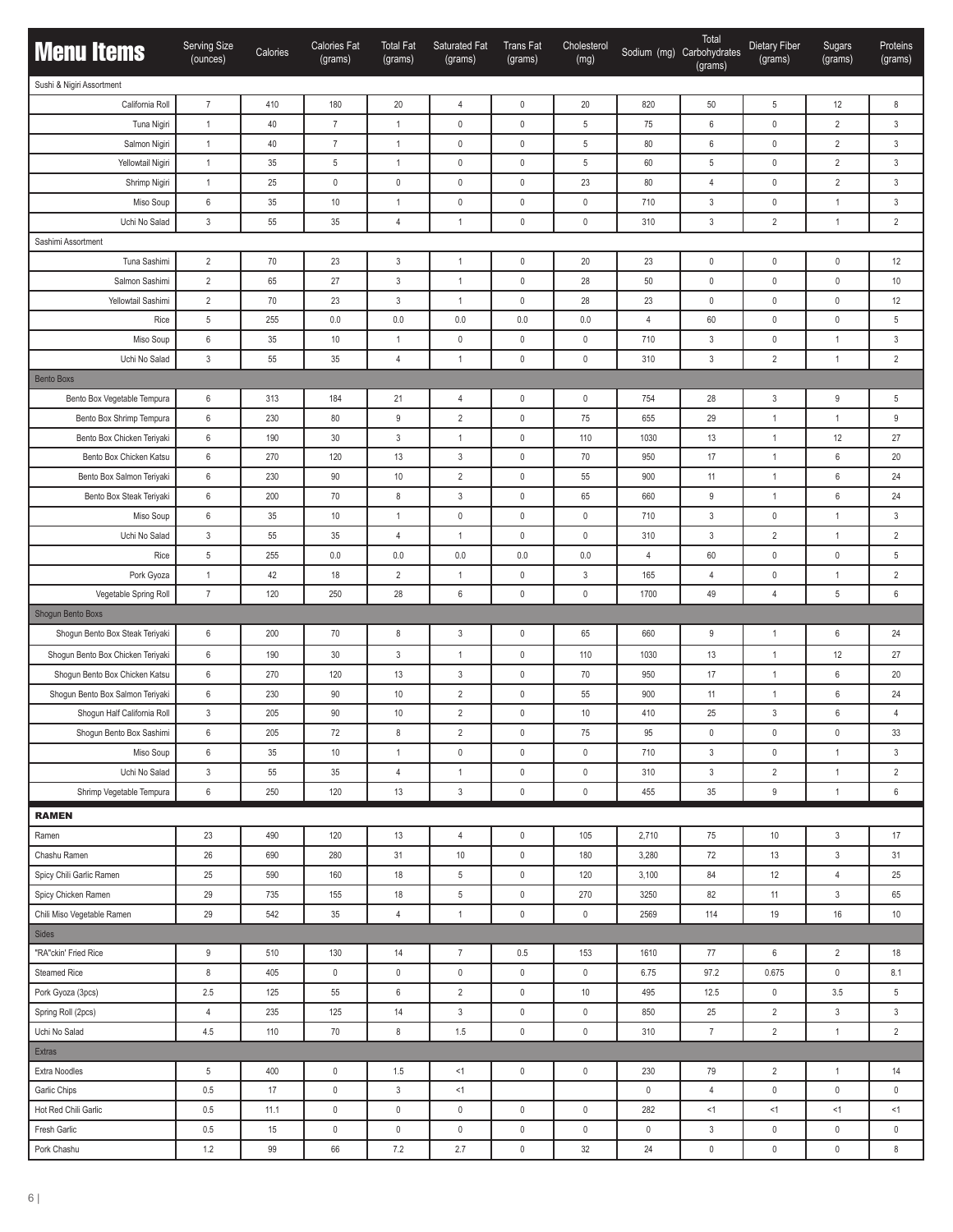| <b>Menu Items</b>                         | Serving Size<br>(ounces) | Calories | <b>Calories Fat</b><br>(grams) | <b>Total Fat</b><br>(grams) | Saturated Fat<br>(grams) | <b>Trans Fat</b><br>(grams) | Cholesterol<br>(mg) |       | Total<br>Sodium (mg) Carbohydrates<br>(grams) | Dietary Fiber<br>(grams) | Sugars<br>(grams) | Proteins<br>(grams) |
|-------------------------------------------|--------------------------|----------|--------------------------------|-----------------------------|--------------------------|-----------------------------|---------------------|-------|-----------------------------------------------|--------------------------|-------------------|---------------------|
| <b>HAPPY HOUR</b>                         |                          |          |                                |                             |                          |                             |                     |       |                                               |                          |                   |                     |
| Edamame                                   | $\overline{2}$           | 85       | 30                             | 3.6                         | 0.5                      | $\mathbf 0$                 | $\mathbf 0$         | 180   | $\overline{7}$                                | $\overline{4}$           | $\sqrt{2}$        | 8                   |
| Salmon Nigiri                             | $\overline{2}$           | 80       | 14                             | $\overline{2}$              | $\mathbb O$              | 0                           | 10                  | 160   | 11                                            | $\pmb{0}$                | $\sqrt{2}$        | 5                   |
| Shrimp Nigiri                             | $\overline{2}$           | $50\,$   | $\mathbb O$                    | $\mathbf 0$                 | $\mathbb O$              | $\mathbf 0$                 | 45                  | 160   | $\overline{7}$                                | $\pmb{0}$                | $\sqrt{2}$        | 5                   |
| Tuna Nigiri                               | $\overline{2}$           | 80       | 14                             | $\overline{2}$              | $\mathbb O$              | $\mathbf 0$                 | $10$                | 150   | 11                                            | $\mathbb O$              | $\sqrt{2}$        | 6                   |
| Yellowtail Nigiri                         | $\overline{2}$           | 70       | 9                              | $\mathbf{1}$                | $\mathbb O$              | $\mathbf 0$                 | 10                  | 120   | 9                                             | $\mathbb O$              | $\sqrt{2}$        | 5                   |
| Spicy Salmon Roll                         | 6                        | 300      | 80                             | 9                           | $\overline{2}$           | $\mathbf 0$                 | 25                  | 690   | 41                                            | 14                       | 14                | $\overline{7}$      |
| Spicy Tuna Roll                           | 6                        | 310      | 80                             | 9                           | $\overline{2}$           | $\mathbf 0$                 | 35                  | 760   | 44                                            | $\mathbf{3}$             | 13                | 14                  |
| Spicy Shrimp Roll                         | $\,6\,$                  | 250      | 70                             | $\,6\,$                     | $\mathbf{1}$             | 0                           | 55                  | 730   | 41                                            | $\mathbf{3}$             | 12                | 13                  |
| California Roll                           | $\overline{7}$           | 410      | 180                            | 20                          | $\overline{4}$           | $\mathbf 0$                 | 20                  | 820   | 50                                            | $5\,$                    | 12                | 8                   |
| Pork Gyoza                                | $\,$ 5 $\,$              | 250      | 110                            | 12                          | $\overline{4}$           | 0                           | 20                  | 990   | 25                                            | $\mathbb O$              | $\overline{7}$    | 10                  |
| <b>Tootsy Maki</b>                        | $\overline{7}$           | 420      | 170                            | 19                          | $\mathbf{3}$             | $\mathbf 0$                 | 30                  | 1130  | 54                                            | $\sqrt{5}$               | 14                | 9                   |
| Spicy Yellowtail Roll                     | 5                        | 310      | 126                            | 14                          | $\overline{4}$           | $\mathbf 0$                 | 30                  | 460   | 33                                            | $\sqrt{3}$               | 11                | 13                  |
| Crunchy Calamari Roll                     | $\boldsymbol{7}$         | 500      | 190                            | 21                          | $\overline{7}$           | $\mathsf{0}$                | 65                  | 1200  | 66                                            | $\sqrt{5}$               | 19                | 11                  |
| <b>Spring Rolls</b>                       | $\overline{7}$           | 470      | 250                            | 28                          | $\,6\,$                  | $\mathbf 0$                 | $\mathbf 0$         | 1700  | 49                                            | $\overline{4}$           | $5\,$             | 6                   |
| <b>Chicken Skewers</b>                    | 3 skewers                | 438      | 347                            | 39                          | $\overline{7}$           | $\mathbf 0$                 | 80                  | 895   | 26                                            | <1                       | 24                | 22                  |
| Seared Tuna                               | $\mathbf{3}$             | 110      | 35                             | $\overline{4}$              | $\mathbf{1}$             | $\mathbf 0$                 | 25                  | 450   | $\overline{2}$                                | $\mathbf{1}$             | $\sqrt{3}$        | 16                  |
| Garlic Ponzu Yellowtail                   | $\mathbf{3}$             | 150      | 90                             | 10                          | $\mathbf{3}$             | $\mathbf 0$                 | 45                  | 300   | $\mathfrak{Z}$                                | $\mathbf 0$              | $\sqrt{3}$        | 13                  |
| Crispy Spicy Tuna                         | $5\phantom{.0}$          | 310      | 90                             | $10$                        | $\overline{2}$           | 0                           | 35                  | 1190  | 43                                            | $\overline{2}$           | $\overline{7}$    | 13                  |
| Shrimp Tempura                            | $\overline{7}$           | 300      | 150                            | 17                          | $\overline{4}$           | $\mathbf 0$                 | 120                 | 1600  | 21                                            | $\mathbf{1}$             | $\overline{1}$    | 16                  |
| Viva Las Vegas Roll                       | $\,8\,$                  | 530      | 260                            | 29                          | 6                        | 0                           | 35                  | 1240  | 55                                            | $\sqrt{5}$               | 24                | 12                  |
| Rainbow Roll                              | $10$                     | 510      | 190                            | 21                          | $\overline{4}$           | $\mathbf 0$                 | 55                  | 920   | 58                                            | 6                        | 12                | 21                  |
| Takoyaki                                  | 8                        | 277      | 22                             | $\overline{2}$              | 1                        | $\mathbf 0$                 | 0                   | 2043  | 54                                            | $\sqrt{2}$               | 24                | 9                   |
| Fried Zucchini                            | 8 pieces                 | 340      | 255                            | 28.6                        | 4.9                      | <1                          | 80.0                | 543   | 16                                            | $\mathbf{1}$             | 4                 | 5                   |
| Panko Chicken Fingers with Honey Mustard  | 5 pieces                 | 633      | 468                            | 52.0                        | 8.9                      | 0.4                         | 126.9               | 956   | 184                                           | $\mathbf{1}$             | $\mathbf{1}$      | 23                  |
| Crunchy Shrimp Tempura Roll               | 1 roll                   | 370      | 130                            | 14.0                        | 2.5                      | 0.0                         | 40.0                | 1120  | 51                                            | $\sqrt{5}$               | 18                | 9                   |
| Shrimp Shumai Dumplings                   | 8 pieces                 | 280      | 145                            | 16.2                        | 6.3                      | 16.2                        | 40.0                | 495   | 22                                            | $\mathbf{1}$             | $5\,$             | 10                  |
| "RA"ckin' Shrimp                          | 6                        | 490      | 260                            | 29                          | $\,6\,$                  | $\mathbf 0$                 | 165                 | 1140  | 34                                            | $\sqrt{2}$               | $\mathbf{3}$      | 24                  |
| Chili Garlic Albacore Tuna                | $5\phantom{.0}$          | 241      | 353                            | 150                         | 17                       | 4                           | 6                   | 158   | 430                                           | 4                        | $\sqrt{5}$        | 12                  |
|                                           | $\overline{7}$           | 535      | 318                            | 36                          | $\overline{7}$           | $\mathbf 0$                 | 178                 | 1259  | 37                                            | $\mathbf{3}$             | $\overline{4}$    | 25                  |
| "RA" "RA" Shrimp                          |                          |          |                                |                             |                          |                             |                     |       |                                               |                          |                   |                     |
| <b>CATERING</b>                           |                          |          |                                |                             |                          |                             |                     |       |                                               |                          |                   |                     |
| "RA"ckin' Rice (Chicken Fried Rice)       | 72                       | 4080     | 1040                           | 116                         | 52                       | $\overline{2}$              | 1220                | 12880 | 616                                           | 44                       | 16                | 140                 |
| "RA"ckin' Rice Steak catering portion     | 72                       | 3975     | 1075                           | 120                         | 55                       | 3                           | 1208                | 12928 | 617                                           | 45                       | 16                | 107                 |
| "RA"ckin' Rice Shrimp catering portion    | 72                       | 3959     | 1001                           | 114                         | 51                       | $\overline{2}$              | 1233                | 13305 | 616                                           | 45                       | 16                | 117                 |
| Chashu Pork Fried Rice catering portion   | 72                       | 4800     | 1800                           | 200                         | 92                       | $\mathbf 0$                 | 920                 | 10240 | 624                                           | 72                       | $\,8\,$           | 136                 |
| Spicy Chicken Fried Rice catering portion | 72                       | 4040     | 1000                           | 112                         | 48                       | $\overline{2}$              | 1020                | 9560  | 616                                           | 56                       | 16                | 148                 |
| Seaweed Salad                             | 30                       | 960      | 324                            | 36                          | $\mathbb O$              | $\mathbb O$                 | $\mathbf 0$         | 9440  | 144                                           | 32                       | 64                | 16                  |
| Uchi No Salad                             | 35                       | 880      | 560                            | 64                          | 12                       | $\mathbf 0$                 | $\mathsf{0}$        | 2480  | 56                                            | 15                       | $10$              | 16                  |
| Edamame                                   | 15                       | 509      | 182                            | 22                          | $\mathbf{3}$             | $\mathsf{O}\xspace$         | $\mathsf{0}$        | 1077  | 43                                            | 22                       | 9                 | 45                  |
| Garlic edamame                            | 24                       | 1020     | 300                            | 36                          | 9                        | $\mathbf 0$                 | $30\,$              | 2640  | 102                                           | 60                       | $\,6$             | 78                  |
| Wings Black Pepper Teriyaki               | 34                       | 2440     | 1320                           | 148                         | 44                       | $\mathbf 0$                 | 1060                | 4600  | 68                                            | 20                       | 28                | 216                 |
| Wings Chili Ponzu                         | 32                       | 2360     | 1360                           | 152                         | 44                       | $\mathbf 0$                 | 1060                | 3200  | 64                                            | $\overline{4}$           | 40                | 188                 |
| Wings Sesame Garlic                       | 36                       | 2840     | 1640                           | 184                         | 52                       | $\mathsf{0}$                | 1000                | 6320  | 88                                            | $\overline{4}$           | 88                | 216                 |
| Pork Gyoza                                | 25                       | 1250     | 550                            | 60                          | 18                       | $\mathsf{0}$                | 100                 | 4950  | 125                                           | $\mathbb O$              | 35                | 50                  |
| Spring Rolls                              | 37                       | 2350     | 1250                           | 140                         | $30\,$                   | $\mathbf 0$                 | 0                   | 8500  | 245                                           | 20                       | 25                | 30                  |
| Shishito Peppers                          | 27                       | 840      | 390                            | 42                          | 27                       | $\mathbf 0$                 | 120                 | 4020  | 90                                            | 16                       | 27                | 24                  |
| Lobster Spring rolls                      | 33                       | 2100     | 1250                           | 140                         | 55                       | $\mathbb O$                 | 425                 | 3600  | 135                                           | $10$                     | 35                | 75                  |
| Pineapple Cheese Wontons                  | 24                       | 1500     | 750                            | 85                          | 40                       | $\mathbf 0$                 | 175                 | 2100  | 165                                           | $\,$ 5 $\,$              | 60                | 25                  |
| Shrimp Nigiri                             | 16                       | 500      | $\mathbb O$                    | $\mathbf 0$                 | $\mathsf{O}\xspace$      | $\mathsf{0}$                | 450                 | 1600  | 70                                            | $\mathbb O$              | 25                | 50                  |
| Tuna Nigiri                               | 19                       | 800      | 135                            | 15                          | $\mathsf{O}\xspace$      | $\mathsf{0}$                | 100                 | 1500  | 110                                           | $\mathsf{O}\xspace$      | 25                | 60                  |
| Yellowtail Nigiri                         | 16                       | 700      | 90                             | 10                          | $\mathsf{O}\xspace$      | $\mathbf 0$                 | 100                 | 1200  | 90                                            | $\mathsf{O}\xspace$      | 25                | 50                  |
| Salmon Nigiri                             | 16                       | 800      | 135                            | 15                          | $\mathbb O$              | $\mathbb O$                 | 100                 | 1600  | 110                                           | $\mathbf 0$              | 25                | 50                  |
| Salmon & Yellow Tail Nigiri               | 16                       | 750      | 113                            | 13                          | $\mathbb O$              | $\mathsf{0}$                | 100                 | 1400  | 100                                           | $\mathbb O$              | 25                | 50                  |
| Tuna and Yellow Tail Nigiri               | 17                       | 750      | 113                            | 13                          | $\mathbb O$              | $\mathsf{0}$                | 100                 | 1350  | 100                                           | $\mathbb O$              | 25                | 55                  |
| Shrimp and Salmon Nigiri                  | 16                       | 650      | 68                             | 8                           | $\mathbb O$              | $\mathsf{0}$                | 275                 | 1600  | 90                                            | $\mathsf{O}\xspace$      | 25                | 50                  |
| Philadelphia Roll                         | 26                       | 1200     | 468                            | 52                          | 28                       | $\mathsf{0}$                | 180                 | 3760  | 128                                           | 12                       | 48                | 60                  |